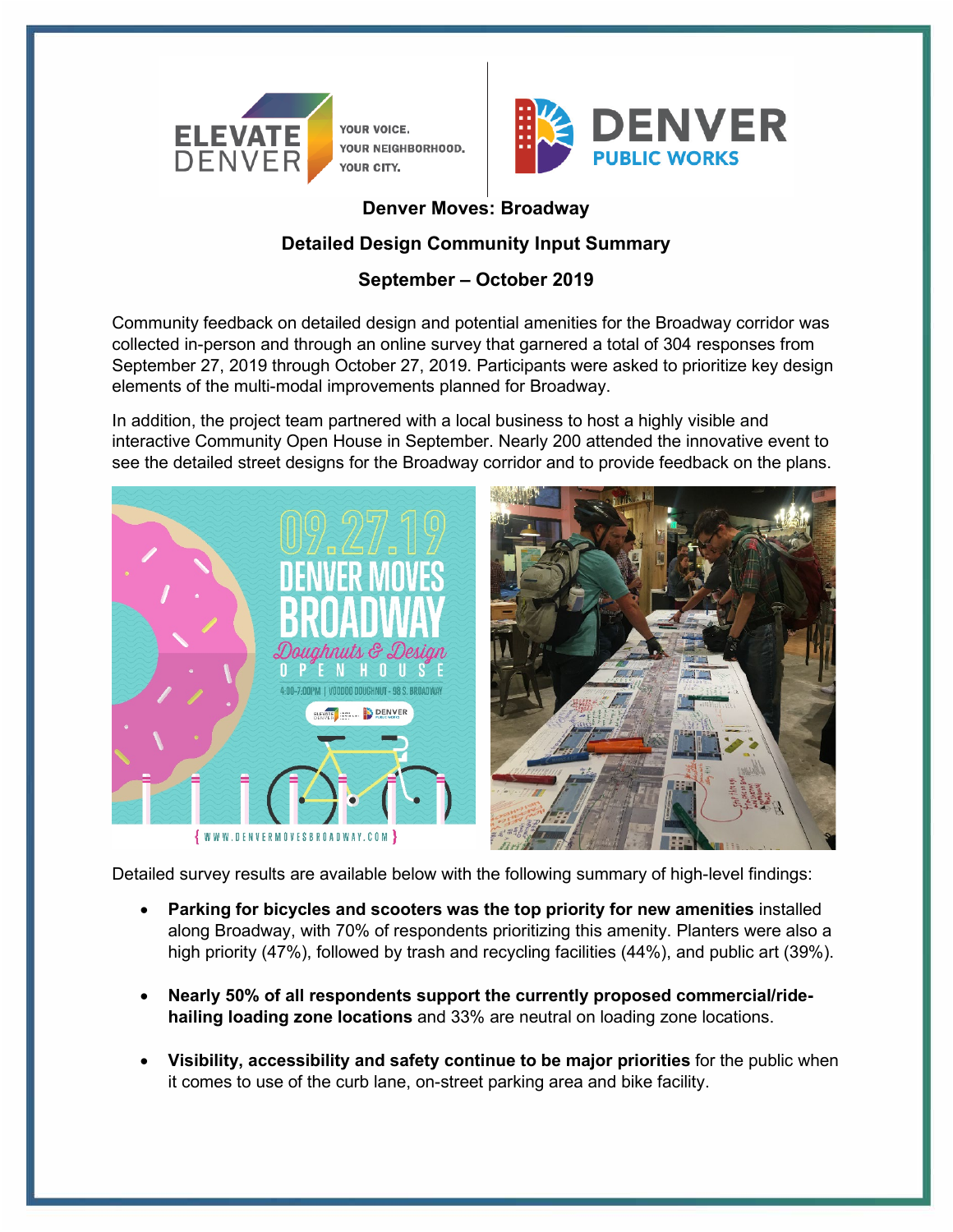# **Quantitative Community Survey Results**

**What potential amenities for the Broadway corridor are most importation to you?**  *Rank from 1 to 4 (with 1 being most important and 4 being least important)* 



maintenance support from a **Business** Improvement District, Maintenance District, etc.)

2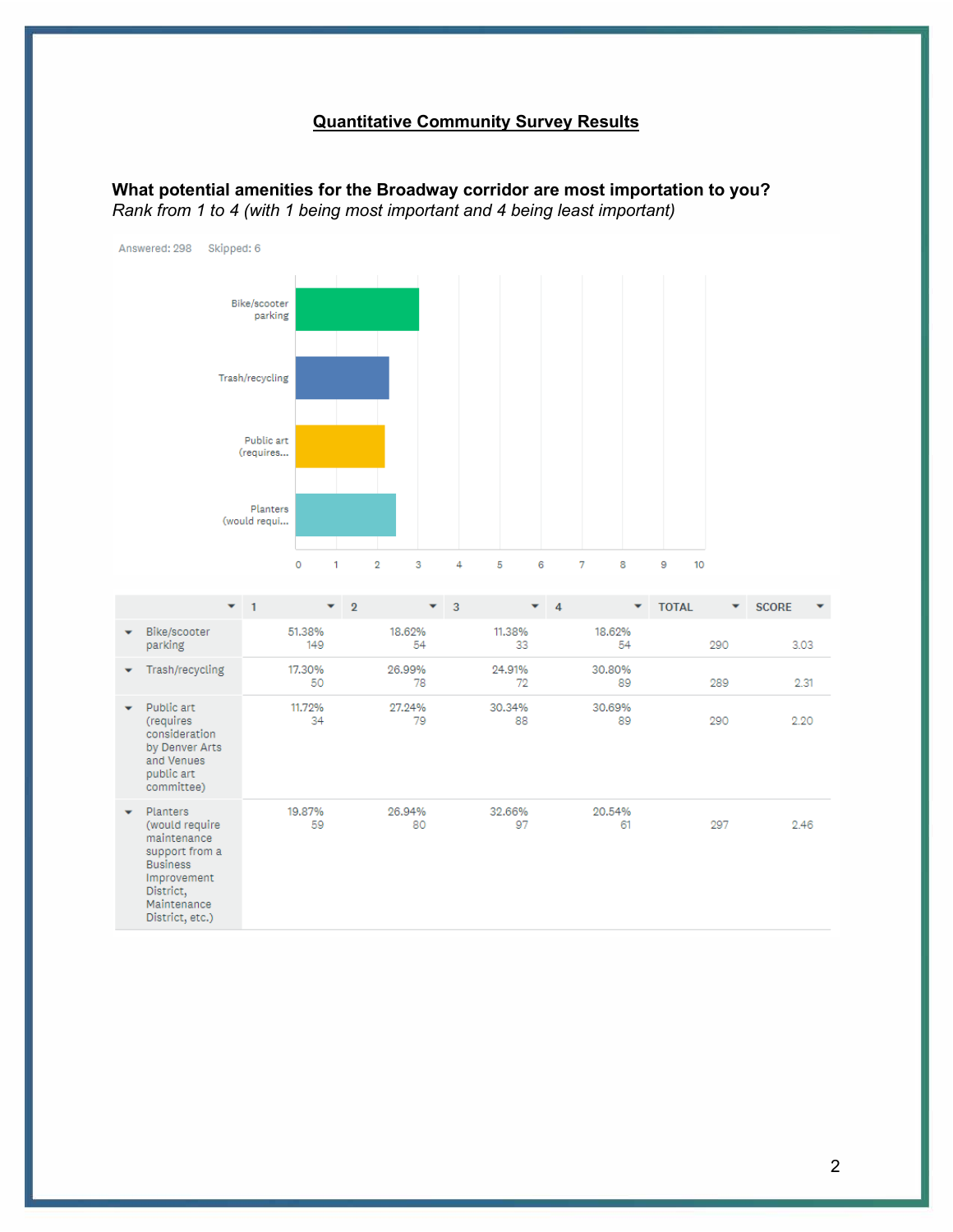## **Do you agree with the proposed locations for commercial/ride-hailing loading zones?**  *Choose one.*



|              | Somewhat Agree               | 31.08% | 92 |
|--------------|------------------------------|--------|----|
|              | ▼ Neither Agree nor Disagree | 32.77% | 97 |
|              | Somewhat Disagree            | 9.12%  | 97 |
|              | ▼ Strongly disagree          | 9.12%  | 97 |
| <b>TOTAL</b> |                              | 296    |    |

## **Open-Ended Comment Themes**

As part of the survey and Open House, community members had an opportunity to submit open-ended comments about the detailed project design. More than 193 comments were submitted either via survey, email or in-person (see map-based comments from [Center to](https://www.denvergov.org/content/dam/denvergov/Portals/Transportation-Mobility/images/broadway/DMBway-RollPlot-Sept2019-comments1.jpg)  [Irvington](https://www.denvergov.org/content/dam/denvergov/Portals/Transportation-Mobility/images/broadway/DMBway-RollPlot-Sept2019-comments1.jpg) and [1st to Speer.](https://www.denvergov.org/content/dam/denvergov/Portals/Transportation-Mobility/images/broadway/DMBway-RollPlot-Sept2019-comments2.jpg))

Based on a comprehensive review of the comments submitted, the following overarching themes emerged:

## **Safety**

There continues to be a strong desire for a safe way to walk and ride a bicycle on Broadway. Community views emphasized pedestrian safety as an important benefit of the project. Many respondents continue to advocate for protected bike lanes and intersection improvements to increase safety and calm traffic.

 $53$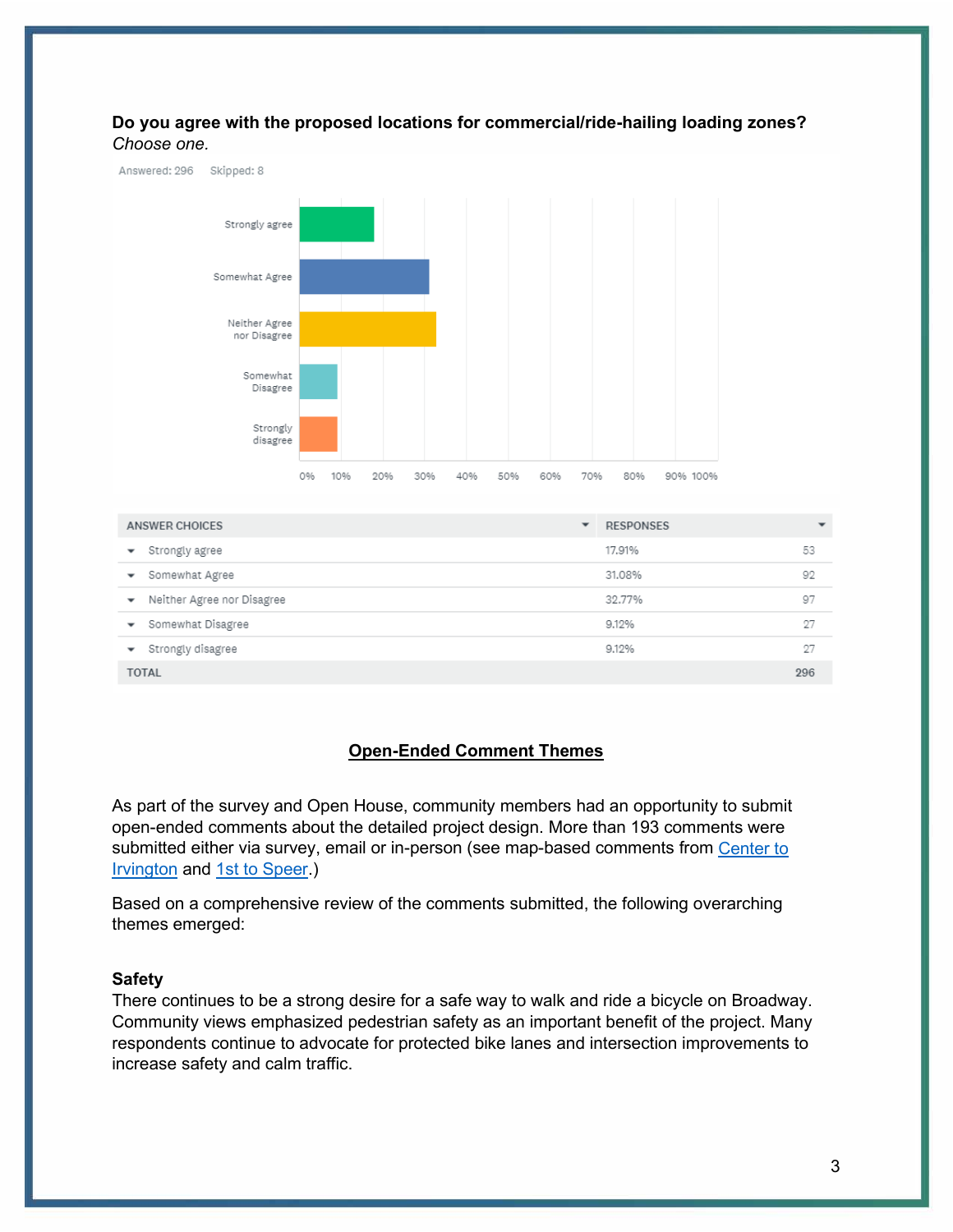Curb lane management (i.e., how the parking lane is used to buffer the bike lane, balance vehicle parking, commercial deliveries, ride-share loading, etc.) is viewed as a benefit of the project that will consistently improve safety for all who use the corridor, as will better signals, signage and visibility.

#### **Loading Zones**

Respondents largely supported the introduction of designated loading and ride hailing zones for vehicles to safely pick up/drop off passengers and make commercial deliveries. However, concerns about enforcement of intended loading zone use and potential conflicts with both vehicle and bicycle travel were identified. The community supports, where possible, the standardization of predictable locations for loading and ride hailing zones to help promote use.

## **Parking and Local Access**

Parking remains an important issue to the community, with respondents expressing concern around decreased parking for customers visiting businesses along the corridor and any potential removal of parking on residential side streets. Standardized and predictable locations for parking facilities for bikes, scooters and ADA parking are also viewed as important amenities as the project moves forward.

#### **Amenity Priorities**

A significant amount of comments emphasized the desire for more greenery along the Broadway corridor, including planters, trees and flowers. Integration of these features was also seen as a potential opportunity to provide an enhanced buffer between bike/pedestrian and vehicle interactions. In addition, many respondents mentioned a desire for improvements to public seating, bus shelters, lighting and public restrooms.

#### **Traffic Management**

Challenges related to potential vehicle traffic diversion on adjacent residential streets were identified, and opportunities for traffic calming, speed reduction and safety improvements throughout the corridor were emphasized as a community priority.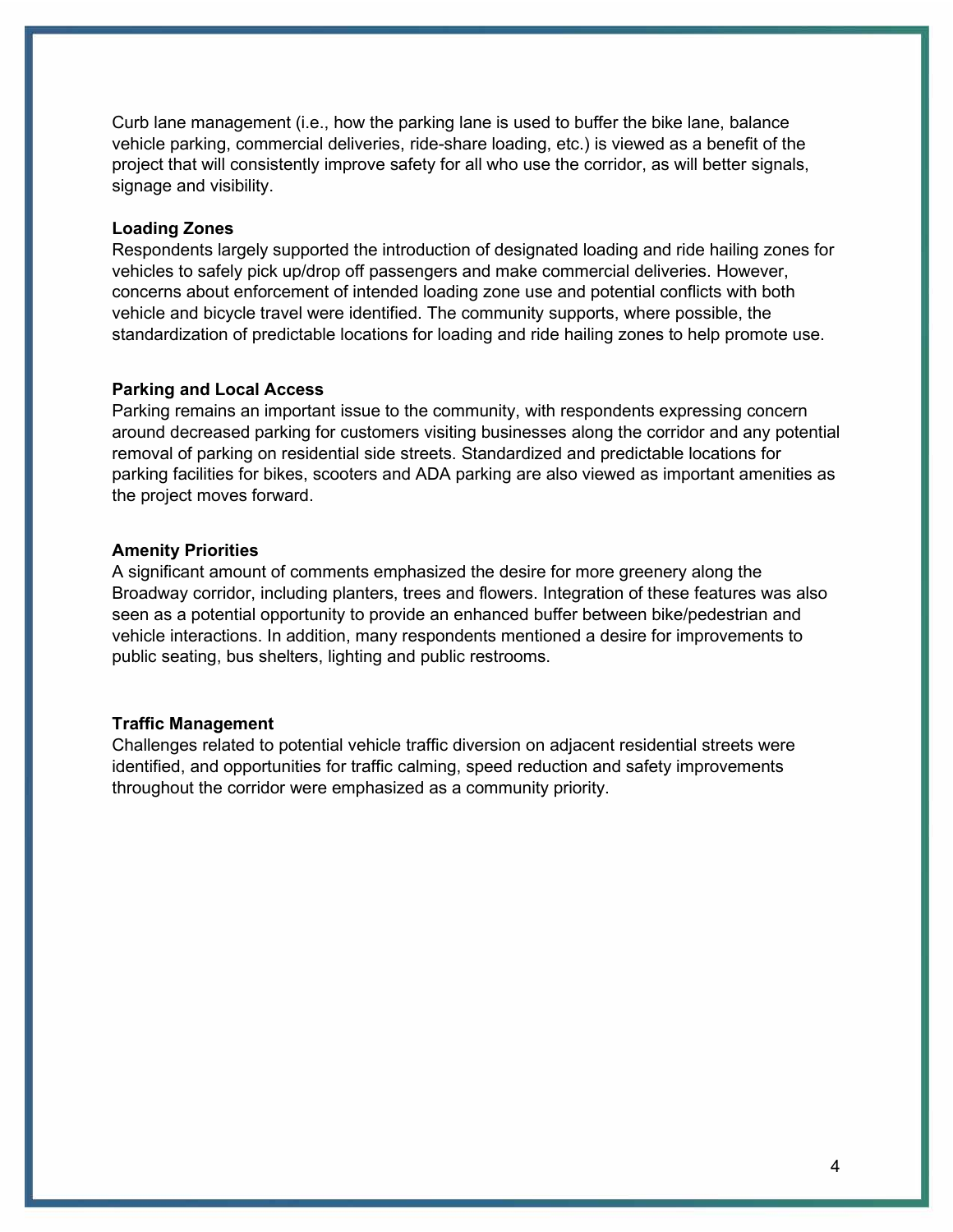## **Open-Ended Community Survey Results**

# Q2. Are there other amenities not listed that are a high priority to you?

Answered: 235 Skipped: 69

Seating areas (protected, if possible).

Shade Trees & Seating

Pedestrian level, energy efficient street lighting.

Good restaurants. Safety (clear sidewalks, lighting, ample parking so I don't have to walk far at night)

no no

Parking for cars!

Lanes for cars!

benches, shade, safety

Down lighting on bike lane with consistent lighting levels.

Single seats for short term sitting or setting items/bags down without putting on the ground. Street trees

No

Bike lanes

Sidewalk cleaning

More bike lanes

resident parking

Street trees; more of 'em!

More raised, decorative ped crosswalks like the Rainbow at Irvington.

Bike Lanes

Bike lanes

High visibility traffic signs, raised North/South crosswalks, and brighter street lights

Longer protected bike lanes on Broadway - the current part is not enough

Any focus on bike/scooter transportation that makes it easier and safer.

Denver should take a page from SF and make South Broadway a haven for pedestrians: https://sf.curbed.com/2019/10/15/20916092/market-street-sf-ban-cars-vehicles-san-franciscovote

Parking for cars

high visibility bike lane thru intersection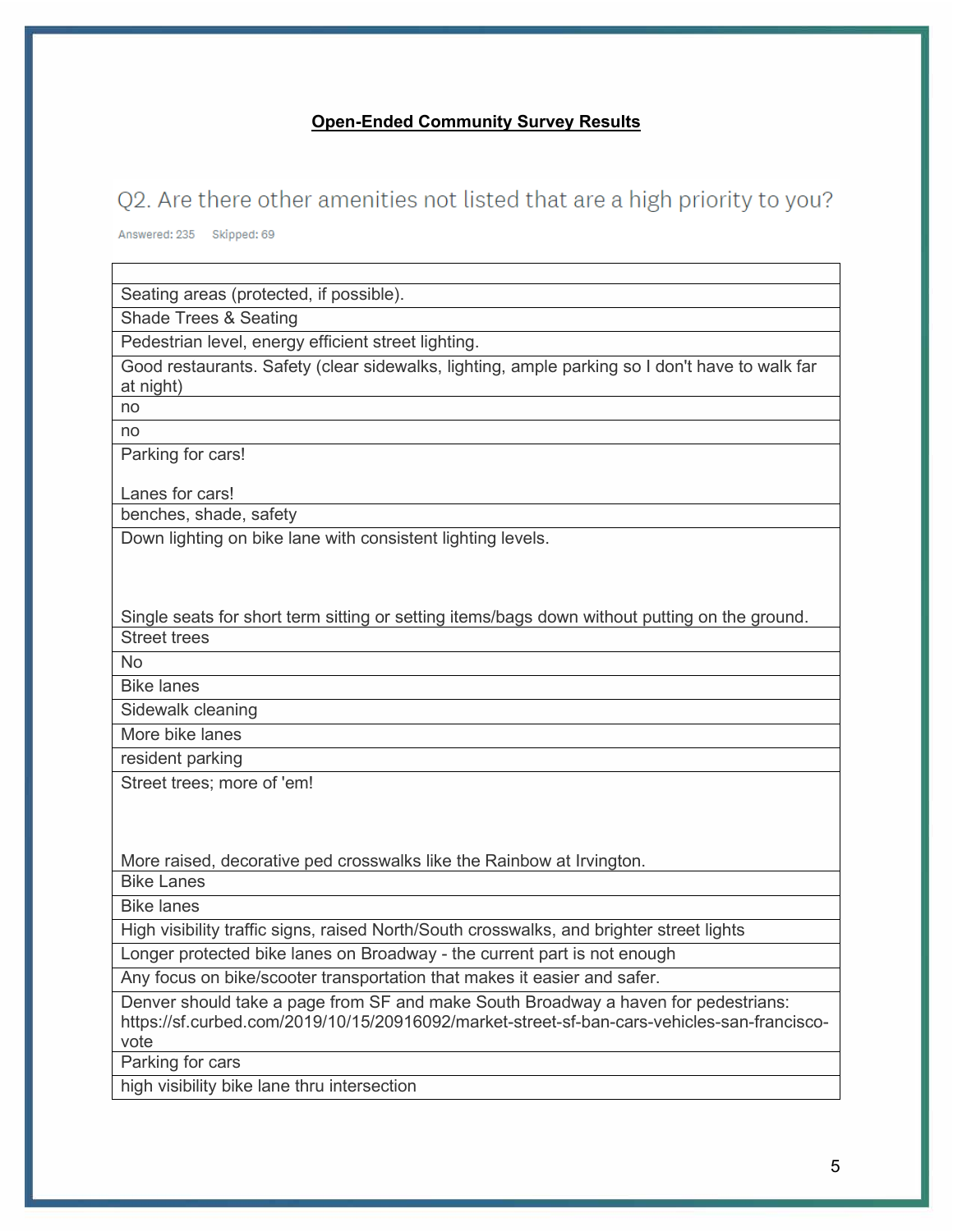Yes, removal of that ridiculous bike lane. When are you going to realize that it's a complete failure. Why are sticking with such a wrong idea! Heads should roll over this decision! No

Bus Rapid Transit

Loading zones for Lyft and Uber

Bike lane

Finish the bike path, or get rid of it.

Transit shelters/benches, trees/shade

Improvement/beautification of transit stops

Dedicated bike lanes

**Shelter** 

Bike lighting/reflectors, painted pavement along bikeway, in addition to bike specific signals at each intersection.

I don't see why Q1 shouldn't be able to find a good balance between all of those amenities

Wider sidewalks with space for patios

Traffic lanes for cars, parking for cars, and getting rid of the unused bike lanes. I'm an avid cyclist but don't need to ride on Broadway. I'm also 100% against the obvious social engineering to try and force us out of our cars.

Bike lanes.

Improved lighting; reduced parking for cars.

Protected bike lanes

No

Protected bike lanes

A sheltered place to rest for people with no homes

foot rests at intersections and bike pace lights to help with speed

Bike lane

Safe Bike lanes are in the works but need to be implemented even more to make the biking community use it for transportation. I25 to downtown is only 2-3 miles and is not long enough to attract daily commuters. The Cherry Creek bike path(aka. Race way) needs to be expanded with one pedestrian path and one bike path - separated like it is after Colfax. I live near the path at Washington st. and avoid walking it. It's one of the most used bike paths in the US and needs to be considered in this transportation plan.

No

NONE of the "Amenities" listed mean diddly to me. EVERY ONE OF THEM IS A WASTE OF TAXPAYER MONEY, and an ABUSE OF THE TAXPAYER WHO PROVIDES THE MONEY. Protected bike lines

Shelters/affordable housing for homeless people on Broadway.

Safety crossing Broadway. Better line 9f sight on corners.

Remove the bike lane and restore traffic flow. There is never anyone using the bike lane, while traffic, during rush hour, has been pushed into the neighborhoods.

**Compost** 

Just Bike protection and parking

Parking for cars and being able to use, again, the designated bus lane except for rush-hour periods.

Protected bike lanes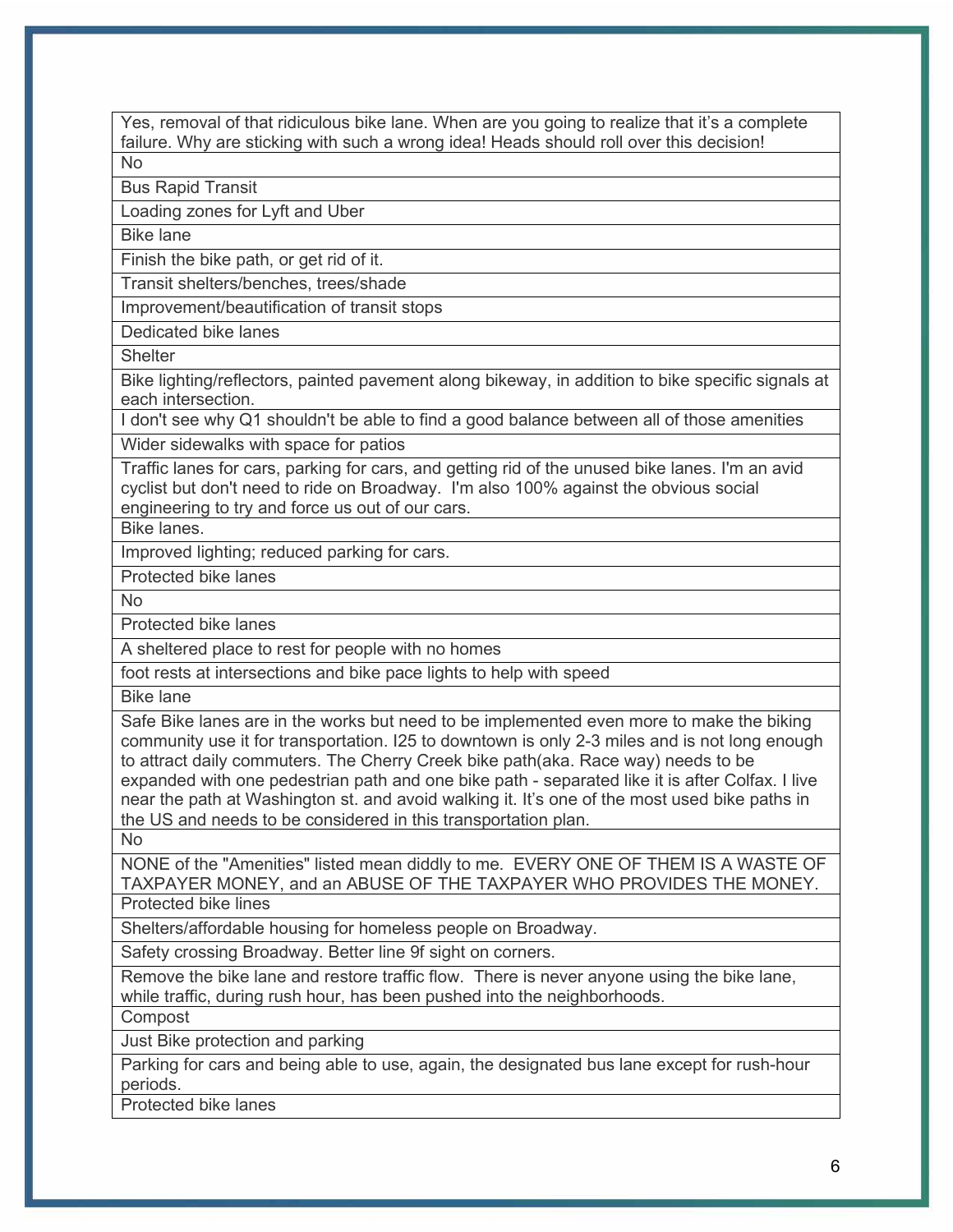Smooth traffic flow.

Please don't reduce the traffic lanes any more than you already have. It would be good to also turn some parking spots into loading zones for Uber/Lyft/etc at night.

Friggin vehicle parking! The idiots took away a parking lane for this moron bike lane that makes no sense.

Raised crosswalks

places to sit

Better and wider sidewalks, dedicated, protected bike lanes, and activated streets for neighboring businesses.

Protected Bike Lane

Anything that doesn't require a BID.

Places to eat/drink outside

Actual car parking.

Bike lanes extending south

no

Bike signal priority, so that I can get ahead of turning vehicles. Something like this would be especially helpful on 15th street too.

Public seating

n/a

Protected bike lanes that connect to something, having 2 blocks of broadway that go nowhere is useless.

Alleviating the suffering of the homeless population present in the area.

bike lanes and other mode lanes to meet the growing transportation needs.

public bathrooms

Safety components

Benches or seating areas

Vehicle Parking, so parking and drunks don't overflow into neighborhoods

Lighting!

Seating and gathering areas

Trees!!!!

Bus-only lanes enforced. Bike lanes connected to the rest of the bike network.

Bike signals

Keep auto traffic moving. Broadway is the ONLY road south out of downtown that has smooth traffic flow, appropriately timed traffic lights.

sidewalk dining areas (after the cycle track comes through creating a buffer)

Transit lanes, preferably in the form of light rail.

More Trees

Speed reduction / control measures for automobiles

No

Moving parking off the street and into garages.

shelters for bus stops that don't have them

I use the bus to commute downtown, maintaining the bus stops at 1st Avenue and Bayaud Avenue is important to me.

Protected bike lanes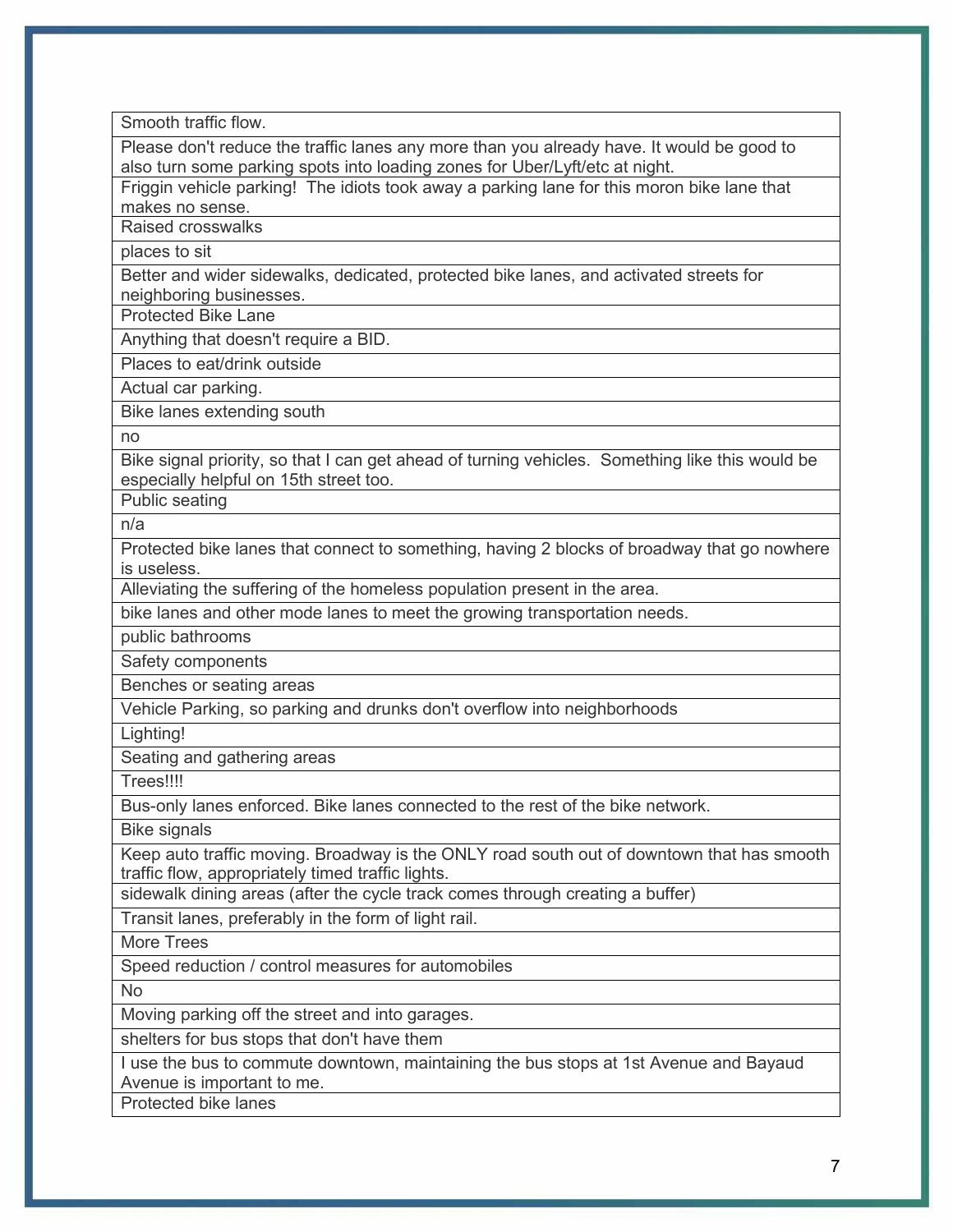Parking

More safe biking options, like implementation of the protected Bike Lane along South **Broadway** 

None

Solid barricades between the bike lane and the parking lane! Perhaps that could be in the form of planters

More bike lanes

SAFE SEPARATED BIKE LANES

Bike lanes

Keep bike scooter parking away from bus stops

bike lanes

Vastly improved crossings at intersections, especially intersections where there is a lot of ped activity due to proximity to walkable connections and uses along the streeet or in the adjacent neighborhoods. Bulb-outs or curb extensions, at a minimum, should be added. Additional striping, signage or other design elements to imporve ped safety should also be included. Guide lighting or reflectors in street. Street tree maintenance.

Having 3-block bike lanes is ridiculous and dangerous. When riders actually use the lane they are forced to ride Broadway or ride on sidewalks, risking pedestrians

Na

Bike lane

**Trees** 

Safe and easy to find car parking so we can shop, eat, visit Broadway businesses. We can't bike or scooter and wish Denver would first serve the drivers and taxpayers who pay for the streets and roads.

Driving lanes not reduced.

safety barriers between the crazy speeding motorists and the vulnerable pedestrians / cyclists

Adequate road lighting to make it safer to cycle at night. Priority traffic signals for bicycles. Adequate pedestrian crossing points with bump outs or islands to make crossing broadway safer. Improved street furniture to have a cohesive look to Broadway. Uncluttered road signage to make it clearer to drivers, speed limits, turn lanes, priorities at junctions. Speed cameras and turn lane cameras. Improved bus stops and proper bus stop shelters.

Rain gardens and/or improved street tree plantings would be preferable to planters or public art. The current tree plantings tend to be somewhat sickly in many sections of south Broadway. Examples: South of Center Ave and almost entirely absent between 5th and 3rd.

Maintaining traffic lanes or people's won't even go in and out of that area if it's more congested.

Covered bus stops with lamp posts

Reducing amount of people sleeping on sidewalks

More trees!

Easy parking street parking to all retail and food establishments

No

Pedestrian improvements such as decorative cross walks, etc.

Bike/bus lanes

No

Bus shelters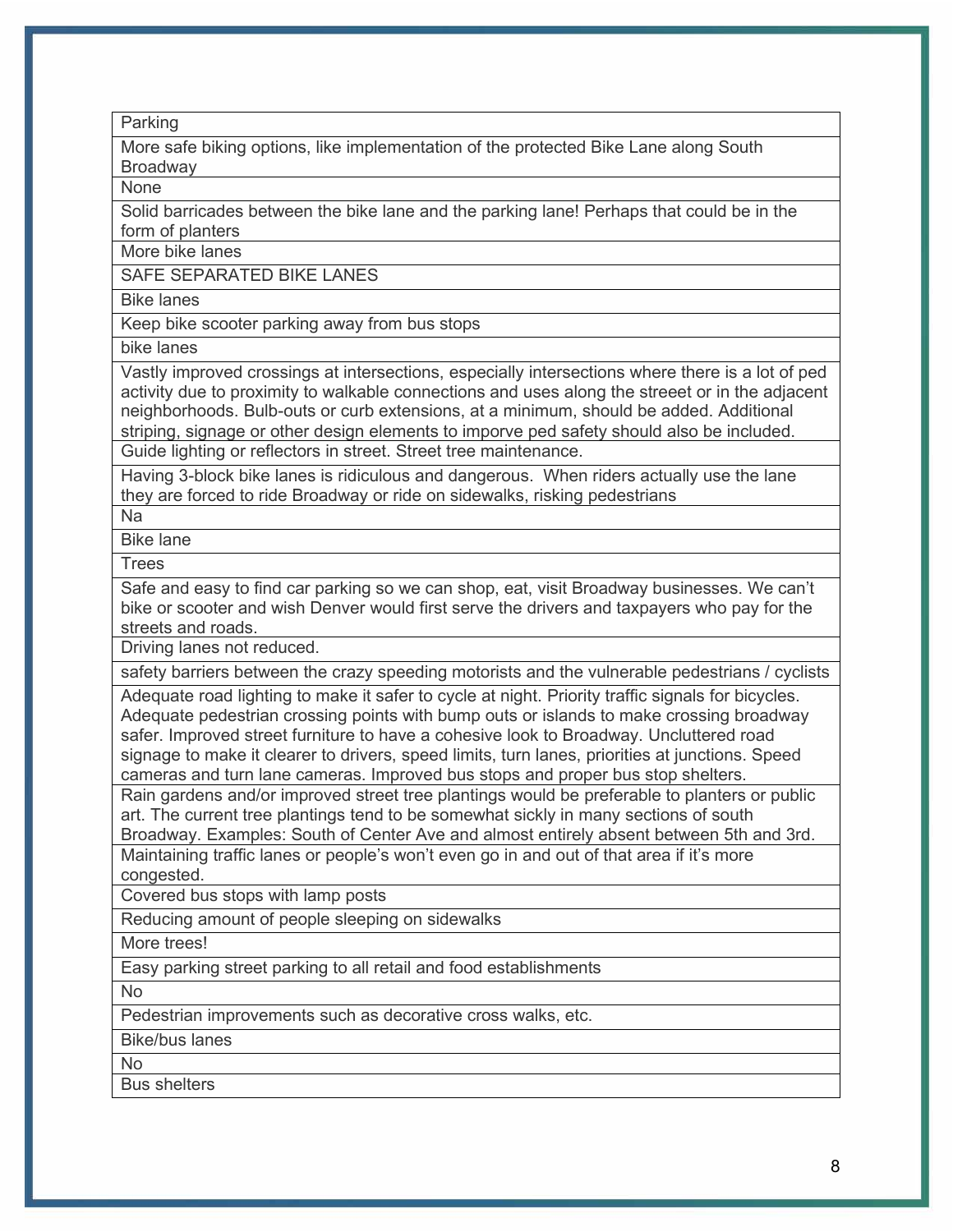Street trees and bus shelters

Cross-walks, bike lanes

Bike lane connector signage

Prioritized pedestrian crosswalk signals.

Parking.

Street Vendors, Seating Areas

Clear and walkable sidewalks

parklets

Bus shelters and red painted bus lanes

Bikeshare docks located in close, VISIBLE proximity to bike the corridor.

Flow of traffic

Protected bike lines

Bulb-outs and enhanced bus stops.

Painted ground stripes after road resurfacing.

None

Trees & sidewalk cafes to make a nicer pedestrian environment.

I would like to be able to safely bike down broadway and lock up my bike safely on broadway.

trees, bike lanes

The sidewalks need regular pressure washing.

Bike/Scooter Lanes

Safe bike lanes

Rails so bikers who are stopped don't have to put their feet down. They have these in some municipalities in the US and they seem fantastic.

Automobile lanes and safer mobility than the bike lanes provide (there are poor sight lines, and it's unsafe cutting across those bike lanes to get back into flowing traffic)

protected bike LANES. the previous question only mentioned bike parking, we need LANES No

Bike Lanes

Small public spaces to gather like parklets.

no

Red painted bus lanes

Bike lanes???

Parking

More room for cars!

More parking and easy flow of vehicular traffic on one of the few street connectors to I-25. The Pilot area reduces parking by 40+%. Removing a thru traffic lane that handles 1200 cars an hour at rush hour is not adding "seconds" to travel time. That is NOT reality. Move the bike lane on to a another street. Not a major transit corridor. RTD bus routes are reduced every year. Light Rail does Not connect everyone let alone have enough drivers. "FORCING" the plan that everyone will use public transit while reducing vehicular traffic access is a severely flawed plan!

**Trees** 

No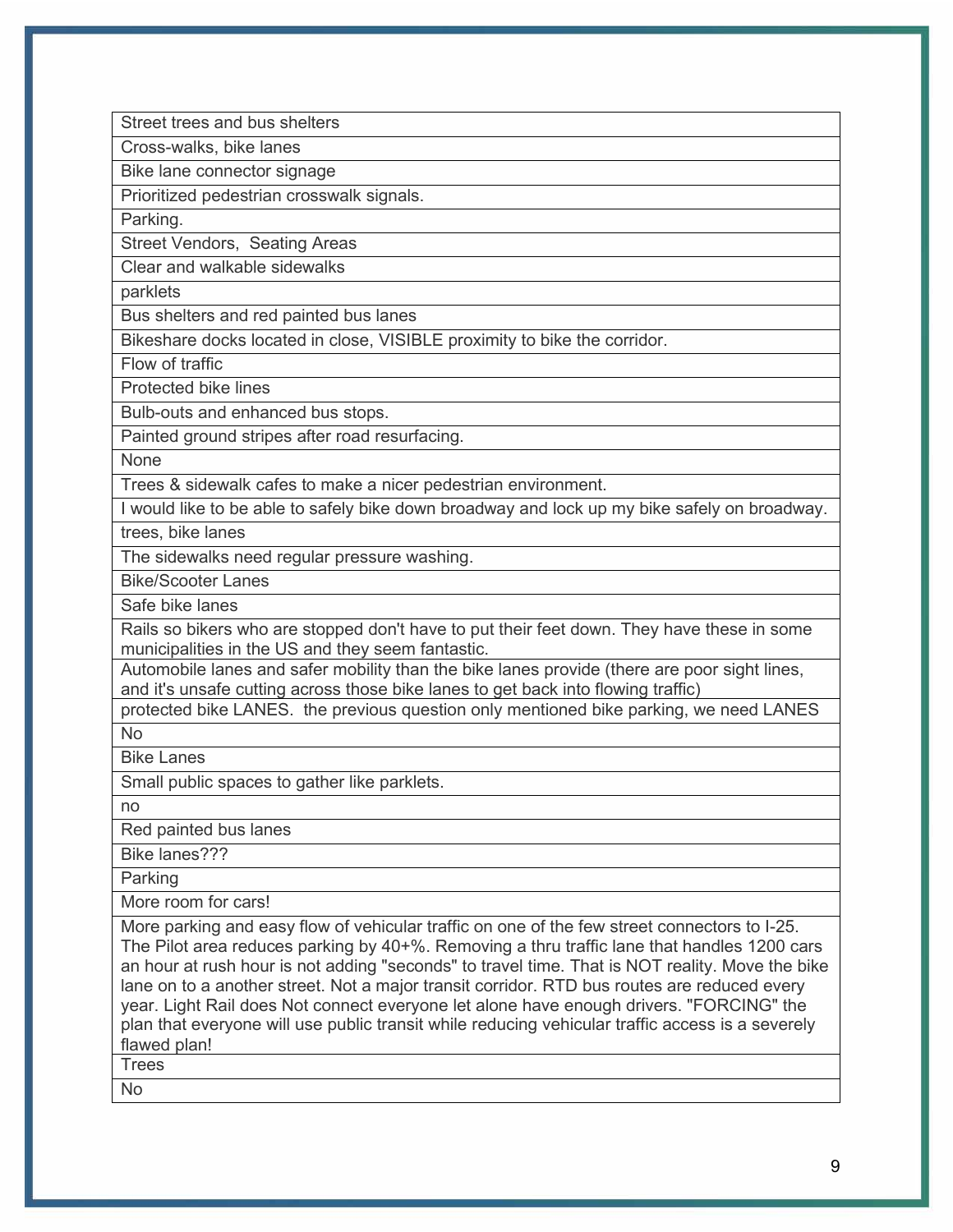Pedestrian improvements! It's a highly walkable area but also high-traffic and anything to make walking feel safer would be welcome, like more crossings.

No

Bus stops with real time arrival info

Clean up the homeless that present a health and environmental hazard

Waterbottle fill stations

Seating, especially in areas with bars, restaurants, ice cream shops, etc.

Parking for automobiles

safe bike lanes

vehicle parking and traffic lanes.

Other unique crosswalks, like the one in front of Buff Exchange.

no

Seating

Pedestrian crossings and general safety improvements for pedestrians, bicyclists, and transit users

Trees! Never enough trees in this town!

Dedicated bike lanes with traffic lights specifically for bikes. I'm not sure if this is considered an amenity. Probably not, but when I was in Copenhagen last summer, their biking infrastructure had this and it was really impressive. Trash/Recycling was listed, but what about COMPOST??

Before all of the above, public restrooms are really needed. New sidewalks to clean up the area would be third after trash/recycling.

more stop signs east/west of Broadway instead of traffic lights

No no

Great pedestrian space

Additional, protected bike lanes! Traffic calming infrastructure! Curb cuts! Scooter-only lanes! Enhanced crosswalks! Widened sidewalks!

No

More pedestrian friendly cross walks

Its not an amenity, but I would just like to say that I think you should make sure that these programs don't push cars onto side streets. Side streets are not meant for the traffic that is occurring since removing traffic lanes from Broadway

Sheltered from snow, rain or sun area for water break or rest

Shorter pedestrian crossings - Where possible, turn the bike lane buffer into a pedestrian refuge island using curbs to shorten the crossing distance.

More trees. Slower Cars. Take out the middle lane and put trees.

Protected bike lane

Protected Bike Lanes!

Truly segregated bike lanes. No merging with traffic ever.

A business improvement district would be amazing. Poles to advertise community events like on Tennyson Street would be nice as well. Thinking about future technology for the bus stop areas would be good too.

Car parking for patrons. Car parking for employees. Parking for delivery trucks and vehicles. Protected bike path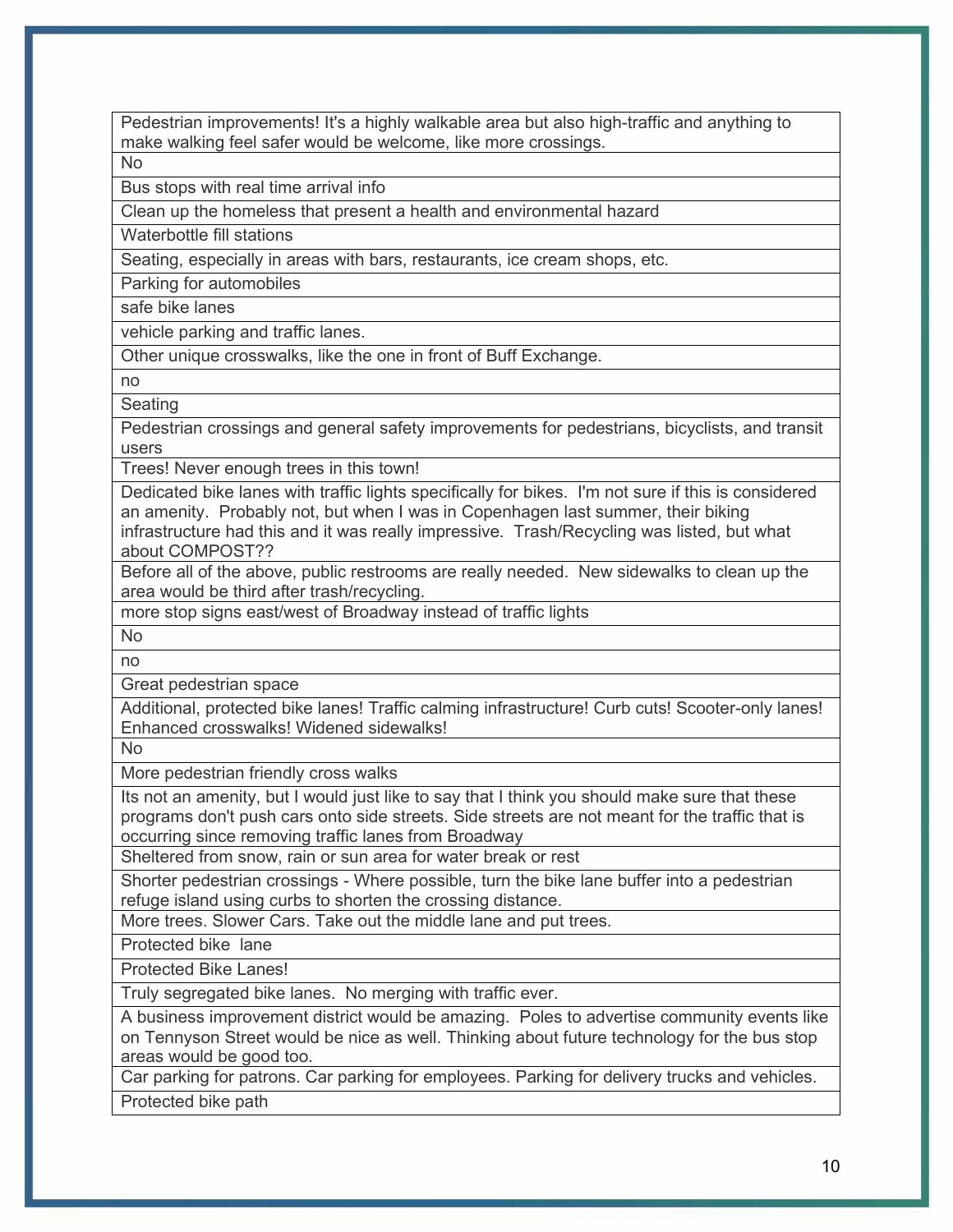parklets; other forms of separation between bikeway and traffic

trees n shade patios

Parking

Safe Pedestrian crossings

Parking availability on Lincoln!!

Better bike lanes

No

Trees, not just planter boxes

Vastly improved bus shelters with true weather ( rain/snow) temperature, wind and sun protection and real time schedules .. transportation options to bus and rail stops for half mile or less..public restroom access...truly frequent bus service

No

no

**Safety** 

Appropriate pedestrian walkways

Shade trees and bus shelters

N/A

Lower speed of cars, a good bakery ;), better looking trash cans, more green grasses and wild flowers

Clean up the homeless!

Better bike lanes!

More resources for the homeless

ped safety; designated drop off areas for rideshare

Additional places for sidewalk seating outside of restaurants + protected intersections for cyclists (see: dutch junction)

More of and comfortable/sheltered bus stops; extra room for pedestrians walking/wheelchairbound folks navigating around the front of stores/patios, dodging bikes, scooters,

skateboarders; Smart traffic lights, including smart turning signals for all vehicles; Any designated loading & unloading zones for "taxied" passengers?

no

clearly marked crosswalks, benches

perhaps in line with planters or art, depending on the form (sculpture?) but areas to sit, particularly shaded areas to sit and rest a moment or gather, would be great.

Safer crossing for pedestrians and high-pressure cleaning of the sidewalks. The smell of excrement is often overwhelming.

Have a uber/lyft specified drop off zone. Currently they stop in traffic lanes and stop traffic. bikes allowed in bus lanes

does planters include trees? The whole city could use more trees.

Clear wayfinding

no

n/a

Public seating / shade

New Parking permits for residents with Colorado license plates on a streets that surround Lincoln & Broadway. Logan is a boulevard street, it's a natural block to people parking east of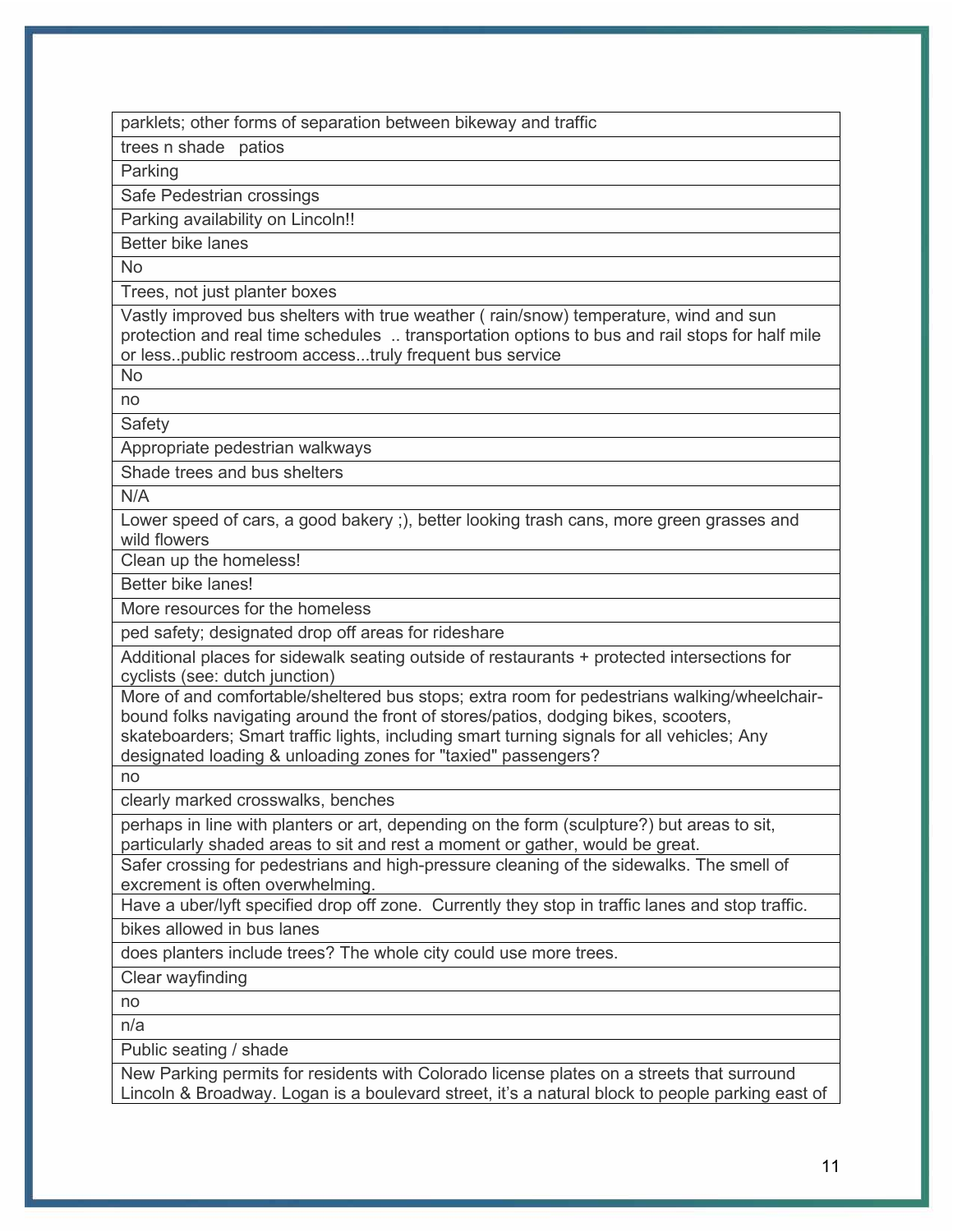Logan, so they all pile into Grant. We would like parking permits on Ellsworth, as well as Grant. In the evening after work, it is very difficult to find parking in our area. Benches, shade structures Bike lane between Colfax and Larimer along Broadway is the holy Grail for me and it would halve my commute distance I'm not sure if trees in general go along with the planters but I find them to be incredibly important to have along every block in the city. Separated bike ones from cars. Plan looks great Benches No No Handi cap parking spaces Bike infrastructure (fix it station, lane, etch)

### **Curb Lane and On-Sreet Parking Areas**

No designated accessible parking currently exists on the east side of Broadway. Opportunities for additional locations on side streets are being explored.

## Q3. Are there locations on side streets (intersecting with Broadway) where you would like to see designated ADA accessible parking?

**Unsure** None specific Goodwill has a large parking lot in a great location. I would like to see a parking structure so there is more parking available, but not using the homeowning neighbor's street parking. no no Put more parking for cars on Broadway! I'd recommend shifting parking on E-W streets to the north side where parking on one side only is allowed; uses sun in winter to melt snow & ice while drive lanes on south side get resolved by being driven on. I thin ADA accessible parking is important but I don't have an opinion on where it is located. Near corners on all side streets N/A 1st ave, Byers Place, Ellsworth No no No opinion NO I defer to others on this. Not my area of expertise/focus I think each side street should have at least one accessible space, otherwise it really defeats the purpose of an accessibility initiative. Side streets in the design area are not amenable to additional parking, let alone ADA accessible parking. An alternative is to designate accessible parking areas on the east side of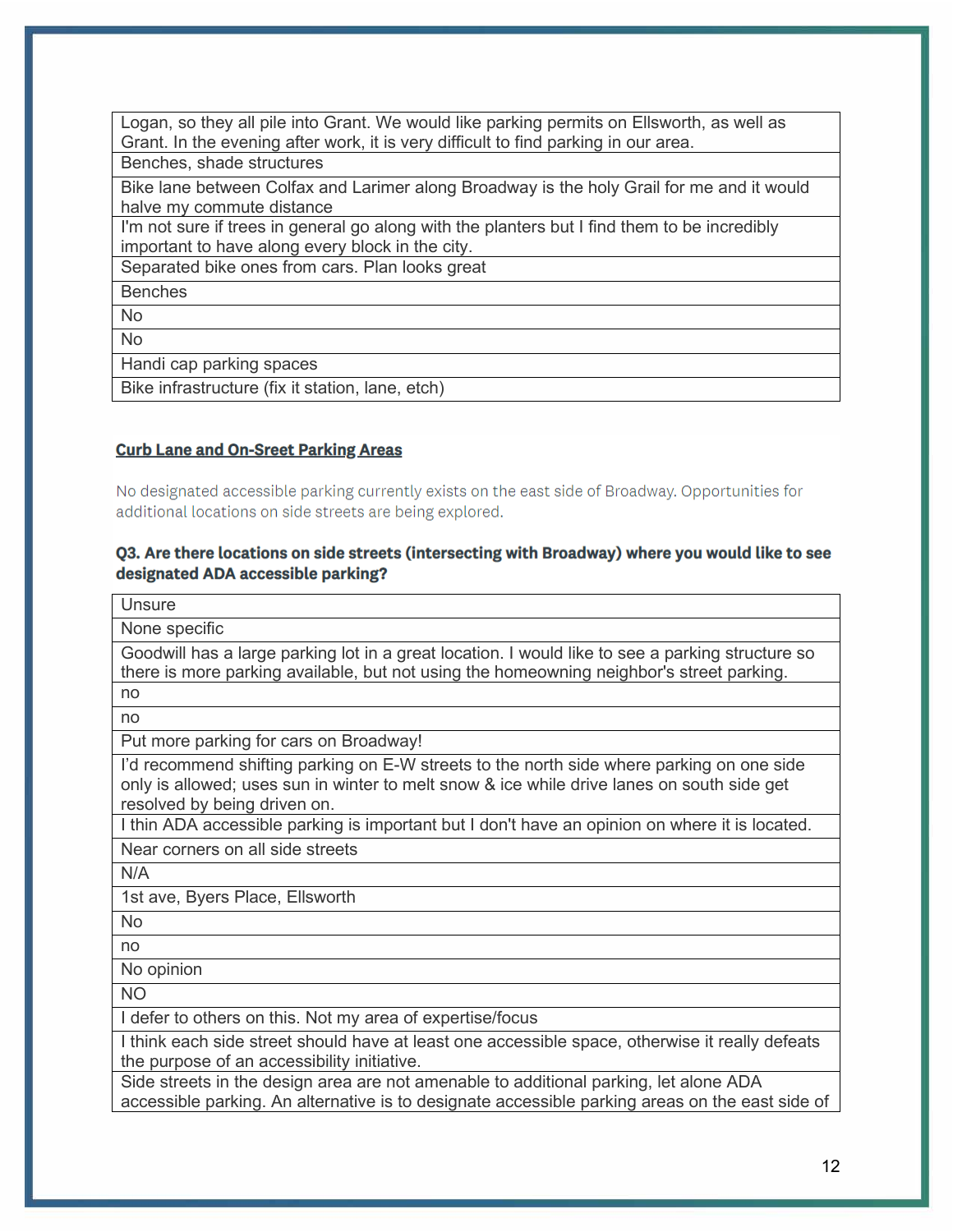Broadway, with flashing crossing signs to alert oncoming bicycle and scooter traffic that accessible parking, egress and lane crossing is occurring.

All along LIncoln, it would support the neighborhood residents and thebusinesses on **Broadway** 

Baker resident permit could be lifted during business day to allow for more parking during peak hours

At bus stop locations, generally

virginia and alameda

Yes! Get ride of that ridiculous bike lane and you will have plenty of accessible parking. Why are sticking with such a bad idea. This is just one one many problems it's causing.

Yes No

Not in particular

Na

No

No

N/A

No, less parking more bike lanes

no preference

Absolutely not. Parking on the side streets is needs for the residents. Are you kidding?

No specific intersections. But peppering ADA parking on side streets east of Broadway from 3rd Avenue to Alameda could be helpful.

All streets should have designated parking for those needing ADA accessibility.

Nowhere specific

No

I would like to see both sides of Lincoln have parking.

Every other block would be good. 2nd, Ellsworth, and so on down to I25

No

There is already an excess of "Handicapped" parking in every parking lot in America. The "Blue" "Handicap" spots are NEVER all used. We need FEWER ADA parking locations, and a general downgrading of the importance of ADA in general.

No

1st Ave., 3rd Ave., Ellsworth Ave.

no

Mississippi, Evans, Florida

Any accessible parking along the corridor would be nice. If I remember correctly, there are three total ADA metered spots for the whole neighborhood. Parking lots and better public transit would help to make the area more ADA accessible as well

no No.

At least every other block.

None in particular

They could put it at the ends of the blocks

Cedar and Broadway, Ellsworth and Broadway, 2nd and Broadway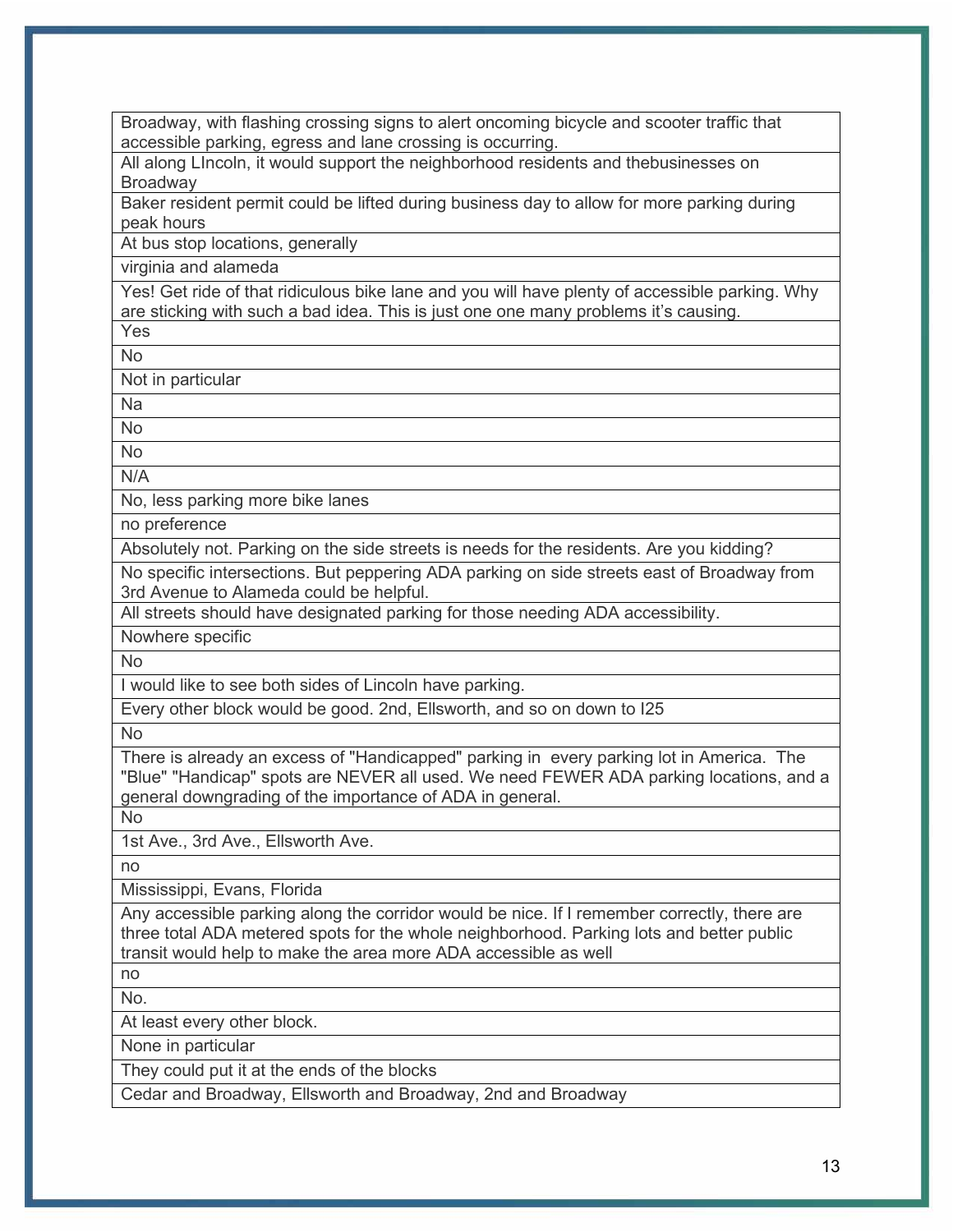| v | ٠<br>۰. |
|---|---------|
|   |         |

There are ways to create protected bike lanes between car parking and the sidewalk. The ADA concern is about unloading wheelchairs and ramps in the bike lane, but there are ways to have both: install a curb ramp near the ADA parking so wheelchairs don't have to travel the rest of the block to an intersection, and widen the parking area in that spot to allow for an access aisle. It's been done in other cities and can be done here.

11th St. and 9th St.

Not familiar with the demand.

No.

Na

No

not sure

I trust your decision making on this.

yes

I think by the Goodwill and Walgreens.

In the areas of Goodwill, Spur coffee, Senior Burrito, and Underground Music Showcase venue areas.

No

No, take up shortage of existing parking

Does not apply to me.

Selfishly, no, but morally, I guess

The segment between 1st and Alameda.

The denser the area (blocks south of the Hornet) the more interest it seems there would be in ADA parking, but I am not disabled. Can you ask that demographic?>

No

Keep ADA parking on side streets/

Near the Myan

no

No. They should be on Broadway close to the shops for easier access.

N/A

I don't personally have an opinion

1st & Broadway

yes, it would be ideal of ADA spots were designalted along side streets that intersect with Broadway and with Lincoln, perhaps staggering between the two?

No

I think replacing anyone-can-use parking with ADA spaces and delivery loading zones would be great.

1st, Bayaud

I don't know

I mostly bike and walk the corridor, so I can't thnk of any locations.

No preference

Do NOT mess with our permit-only streets! We worked hard to achieve that status. And the 500 new "tenants" expected at 99 S Broadway will be headache enough for the very limited parking!! Wake up, Council!!! We vote NOW.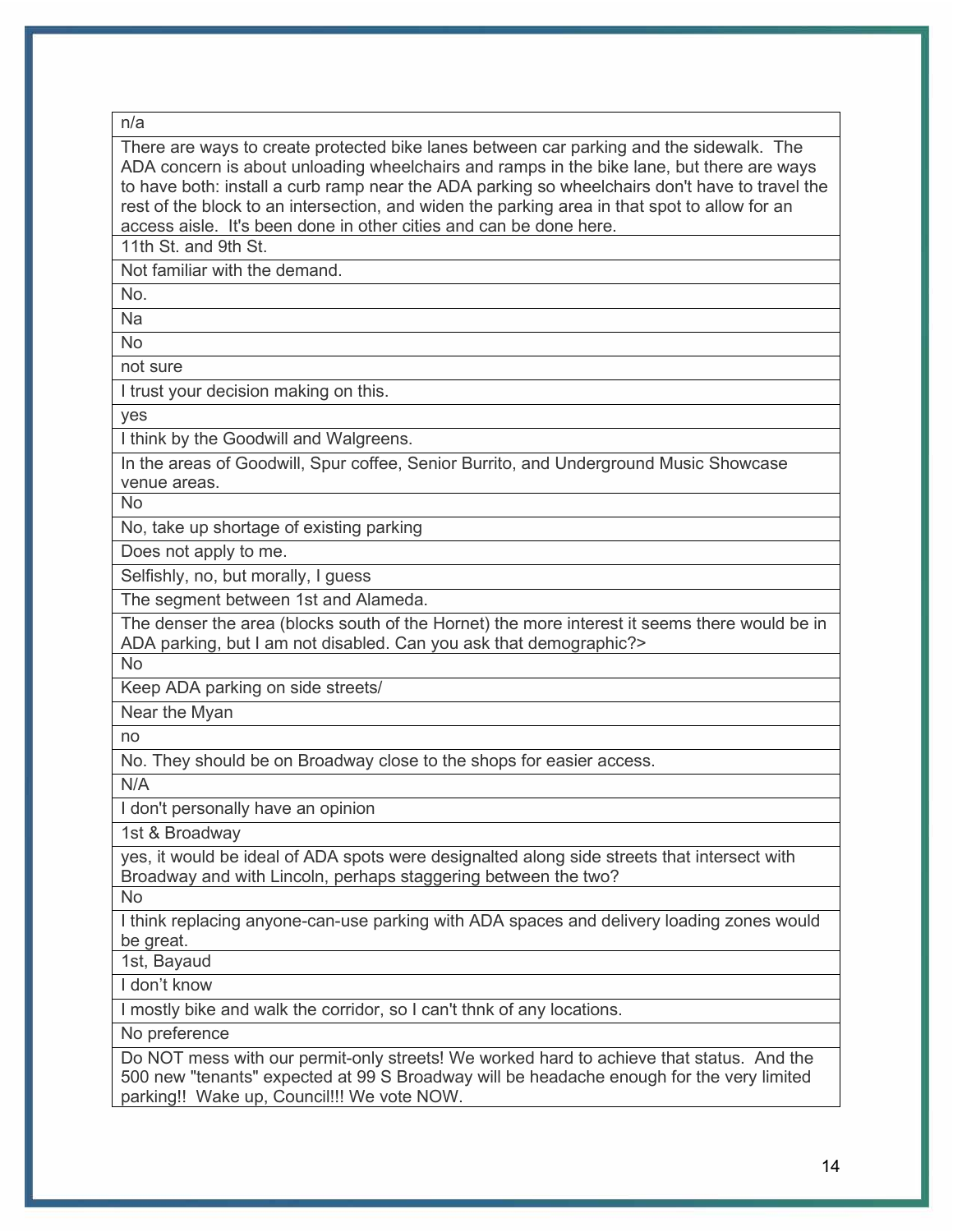| No                                                                                                                                                                              |
|---------------------------------------------------------------------------------------------------------------------------------------------------------------------------------|
| <b>No</b>                                                                                                                                                                       |
| Yes                                                                                                                                                                             |
| <b>No</b>                                                                                                                                                                       |
| Bayoud near library, 13th near library                                                                                                                                          |
| no                                                                                                                                                                              |
| Not just ADA but parking for anyone.                                                                                                                                            |
| No specific locations. I put my business on South Broadway 5 years ago partially because of<br>easy of parking and it seems like year after year there is less and less parking |
| None                                                                                                                                                                            |
| yes                                                                                                                                                                             |
| No                                                                                                                                                                              |
| <b>No</b>                                                                                                                                                                       |
| This should be a priority but I don't have a preference as to where it goes.                                                                                                    |
| does not apply to me                                                                                                                                                            |
| no                                                                                                                                                                              |
| 11th Ave, 9th Ave, 4th Ave, Ellsworth, Cedar                                                                                                                                    |
| I don't drive.                                                                                                                                                                  |
| <b>No</b>                                                                                                                                                                       |
| I'm not sure that is an issue but yes ADA parking is important                                                                                                                  |
| No.                                                                                                                                                                             |
| On every block.                                                                                                                                                                 |
| None                                                                                                                                                                            |
| not applicable                                                                                                                                                                  |
| <b>No</b>                                                                                                                                                                       |
| no                                                                                                                                                                              |
| No. Preserve side street parking for the people living there.                                                                                                                   |
| Unsure.                                                                                                                                                                         |
| I have no comment                                                                                                                                                               |
| na                                                                                                                                                                              |
| <b>Ellsworth or Bayaud</b>                                                                                                                                                      |
|                                                                                                                                                                                 |
| I support ADA accessible parking but have no input on where it should be located.                                                                                               |
| no                                                                                                                                                                              |
| n/a                                                                                                                                                                             |
| Not unless already required by law                                                                                                                                              |
| <b>No</b>                                                                                                                                                                       |
| Not enough parking for ADA and general public parking.                                                                                                                          |
| No                                                                                                                                                                              |
| <b>No</b>                                                                                                                                                                       |
| <b>No</b>                                                                                                                                                                       |
| Nothing comes to mind.                                                                                                                                                          |
|                                                                                                                                                                                 |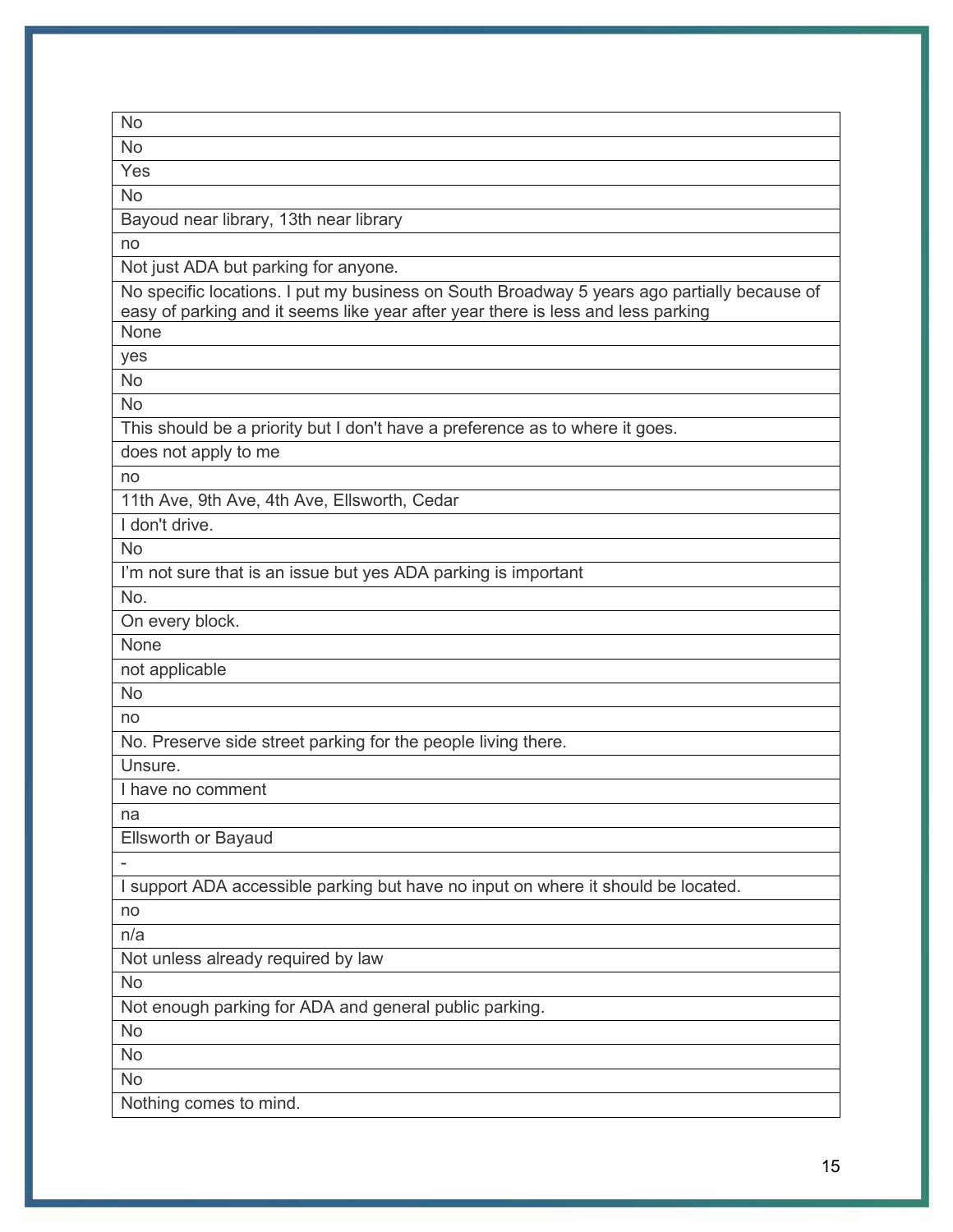| ANYTHING BUT ELLSWORTH, LITERALLY EVERY STREET EXCEPT ELLSWORTH                                                                                                   |
|-------------------------------------------------------------------------------------------------------------------------------------------------------------------|
| I don't have a strong opinion on this.                                                                                                                            |
| no                                                                                                                                                                |
| I think the city should always try to be inclusive and I would love to see as little parking as<br>possible but where it exists there should be good ADA coverage |
| Car parking? Absolutely NOT!                                                                                                                                      |
| That's a tough one as parking is so limited already. There is already so much going on on                                                                         |
| Bayaud that is like to not see it added there. And, sorry, but don't add too many!<br>no                                                                          |
| <b>NA</b>                                                                                                                                                         |
| not specifically                                                                                                                                                  |
| The ADA spaces on the side streets should be as close to Broadway as possible.                                                                                    |
| No.                                                                                                                                                               |
| I would like to see all of the parking on side streets directly adjacent to Broadway be                                                                           |
| converted to ADA accessible parking only. The only reason someone should be driving to                                                                            |
| South Broadway is if they are unable to physically walk, bike, scoot, or use public                                                                               |
| transportation. If the City is truly committed to making a difference in carbon emissions, it has                                                                 |
| to de-incentivize driving.<br>Every wide side street                                                                                                              |
| No personally, but I am not against more ADA accessible parking!                                                                                                  |
| <b>No</b>                                                                                                                                                         |
| <b>No</b>                                                                                                                                                         |
| not sure                                                                                                                                                          |
| no                                                                                                                                                                |
| it is more important to provide as much general or non accessible parking as possible                                                                             |
| no                                                                                                                                                                |
| Yes                                                                                                                                                               |
| I'm not aware of specific locations as I am not an ADA driver                                                                                                     |
| <b>No</b>                                                                                                                                                         |
| Broadway and archer                                                                                                                                               |
| Lincoln street!                                                                                                                                                   |
| No there aren't. But I don't need ADA accessible parking so I don't know what the needs are<br>for those who do.                                                  |
| No                                                                                                                                                                |
| No                                                                                                                                                                |
| Bayayad (sp) first, fifth, third 12th                                                                                                                             |
| <b>NA</b>                                                                                                                                                         |
| no                                                                                                                                                                |
| Along 1st, 2nd, Ellsworth, Bayaud                                                                                                                                 |
| 1st Ave                                                                                                                                                           |
| At least one space per block seems appropriate                                                                                                                    |
| N/A                                                                                                                                                               |
| ?                                                                                                                                                                 |
|                                                                                                                                                                   |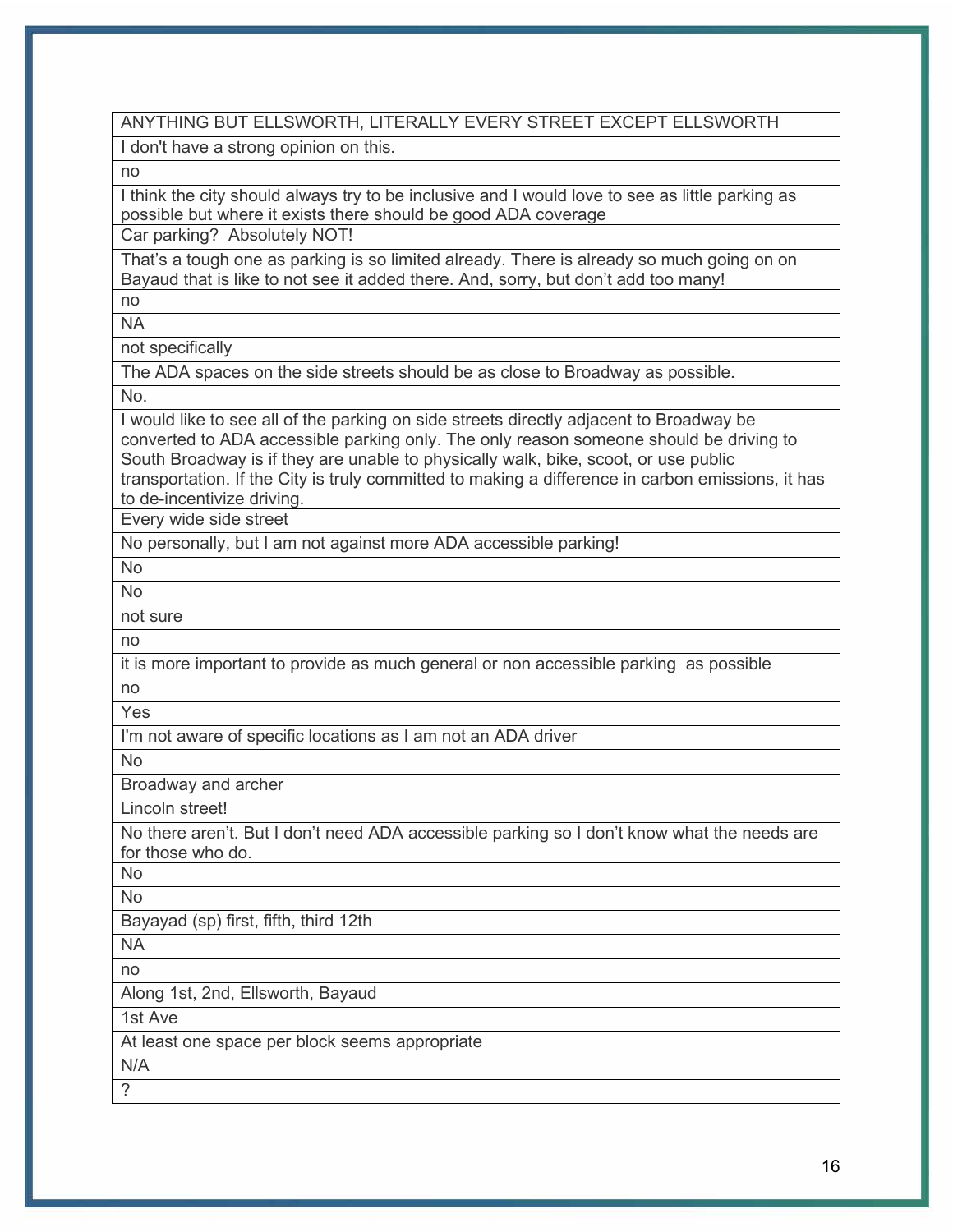| Wherever feasible                                                                                                                                                                                                                                                                                                                               |
|-------------------------------------------------------------------------------------------------------------------------------------------------------------------------------------------------------------------------------------------------------------------------------------------------------------------------------------------------|
| All of them                                                                                                                                                                                                                                                                                                                                     |
| Yes - near Ellsworth, off Bayaud (close to restaurants in area)                                                                                                                                                                                                                                                                                 |
| 4th ave. and archer - good luck with that due to the new Neon apts                                                                                                                                                                                                                                                                              |
| Not sure                                                                                                                                                                                                                                                                                                                                        |
| NO--Don't even go There. Residents trying to live in the neighborhood are impacted enough<br>with over density issues; And, this is only one of several upcoming projects coming to our<br>neighborhood. This is a living-breathing-ever-changing organism that needs to be carefully in-<br>sync with community in-put for future generations. |
| any street would work                                                                                                                                                                                                                                                                                                                           |
| No particular preference                                                                                                                                                                                                                                                                                                                        |
| I want to see less car parking generally.                                                                                                                                                                                                                                                                                                       |
| no                                                                                                                                                                                                                                                                                                                                              |
| N/A                                                                                                                                                                                                                                                                                                                                             |
| n/a                                                                                                                                                                                                                                                                                                                                             |
| Not sure                                                                                                                                                                                                                                                                                                                                        |
| Areas north of Alameda have more a premium on parking space. Perhaps on the side streets<br>west of Broadway?                                                                                                                                                                                                                                   |
| Not specifically, but it is important for an accessible neighborhood.                                                                                                                                                                                                                                                                           |
| No                                                                                                                                                                                                                                                                                                                                              |
| Yes                                                                                                                                                                                                                                                                                                                                             |
| <b>NA</b>                                                                                                                                                                                                                                                                                                                                       |
| Near alameda                                                                                                                                                                                                                                                                                                                                    |
| 1st Ave                                                                                                                                                                                                                                                                                                                                         |
| <b>Bayaud</b>                                                                                                                                                                                                                                                                                                                                   |
| no                                                                                                                                                                                                                                                                                                                                              |
| Side streets/corner spots                                                                                                                                                                                                                                                                                                                       |

Q4. Do you agree with the proposed locations for commercial/ride hailing loading zones?

They seem like good locations.

Stop screwing up this street.

it is not very clear what this is. Also it should be convenient for people to get dropped off all along Broadway.

As long as that's where they're needed, & designed so that their use doesn't interfere with the safe use of the bike lane

Honestly I trust the traffic enegineers' judgement on this.

Navigating to/from the zone seems challenging

I feel you will be hard pressed to have people use these specifically if they want to visit a location on the opposite side of the street. People are lazy and don't want to have to walk across the street and their ride share drivers stop wherever they want for however as long.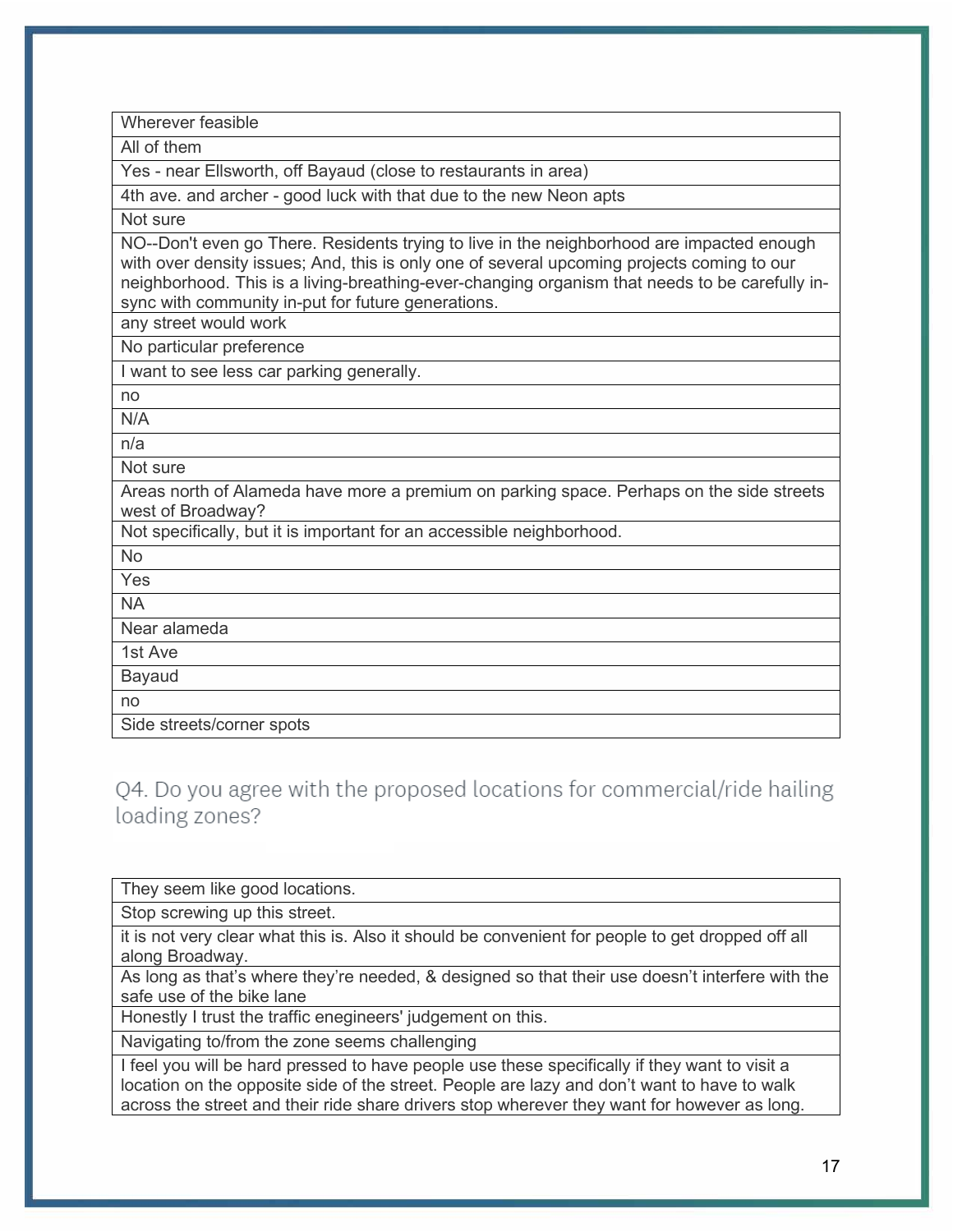You should consider allowing RTD drives to take photos of car's license plates who stop in the bus lane and get issued a citation. That may help motivate drivers to use the drop oof sites

I don't have a strong preference

Way better to give people a place to get out of the car safely

too much is on Broadway slready!!

Anything that keeps Uber/Lyft drivers from stopping in a traffic lane is fine by me.

As long as riders are able to respect and understand that they are crossing an active bike lane, I think they are great.

Doesn't apply to my form of travel or habits

This assumes that the city can drive people to use ride-hailing rather than personal cars. Instead, the likely consequence is, I think, reduced consumer presence in commercial districts of Broadway.

need more further south

You would have plenty of room for this at multiple points along Broadway if you didn't have this ridiculous bike lane. It's a bad idea and you're throwing good money after bad by keeping it. When are you going to come to your senses and realize it needs to go!

There is \*no\* enforcement of existing loading zones. This will not work. Also, "ride hailing" lauding zones are simply not needed

I think there should be areas to pull of for loading/ride hailing, but they shouldn't' be mutually exclusive

Definitely should be some uber zones, but only during evening hours. Need to maintain as much parking as possible. This can always be modified in the future to day time hours if the demand is there.

I live in the area and do not use those services

Should make these flexible over time to match need

Businesses need a place to deliver. Uber and Lift need a safe place for pick up. The Union Station model has done a good job of this.

There are probably too many "ride hailing" loading zones, but I've never used them so I can't tell which ones could be eliminated.

Unclear about interactions between loading passengers and bike lanes?

There is likely enough demand that those zones would be used wherever they are placed

Passenger loading zones should be carved into the side walk as not to impede traffic.

Traffic should be a priority, congestion is bad.

Are these for Uber/Lyft/taxis? Your diagrams are not accurately reflectly the reality now. There are NOT 4 lanes available for car use. This is disingenuous!

Seem fine

Something needs to be done, but in typical denver fashion the answer is to screw over people who drive cars, so I'm sure whatever "solution" they come up with will make traffic worse.

I would rather see loading zones away from the bike lane

We have to secure buy-in from public safety, right-of-way enforcement, etc, to ensure this space will be enforced as OK and other spaces enforced as NOT OK.

These are fine locations, but ultimately ride sharing services will likely not know these exist and will continue to do what they typically do, which is temporarily block a lane of traffic. Loading zones are not necessary. Traffic will be worse.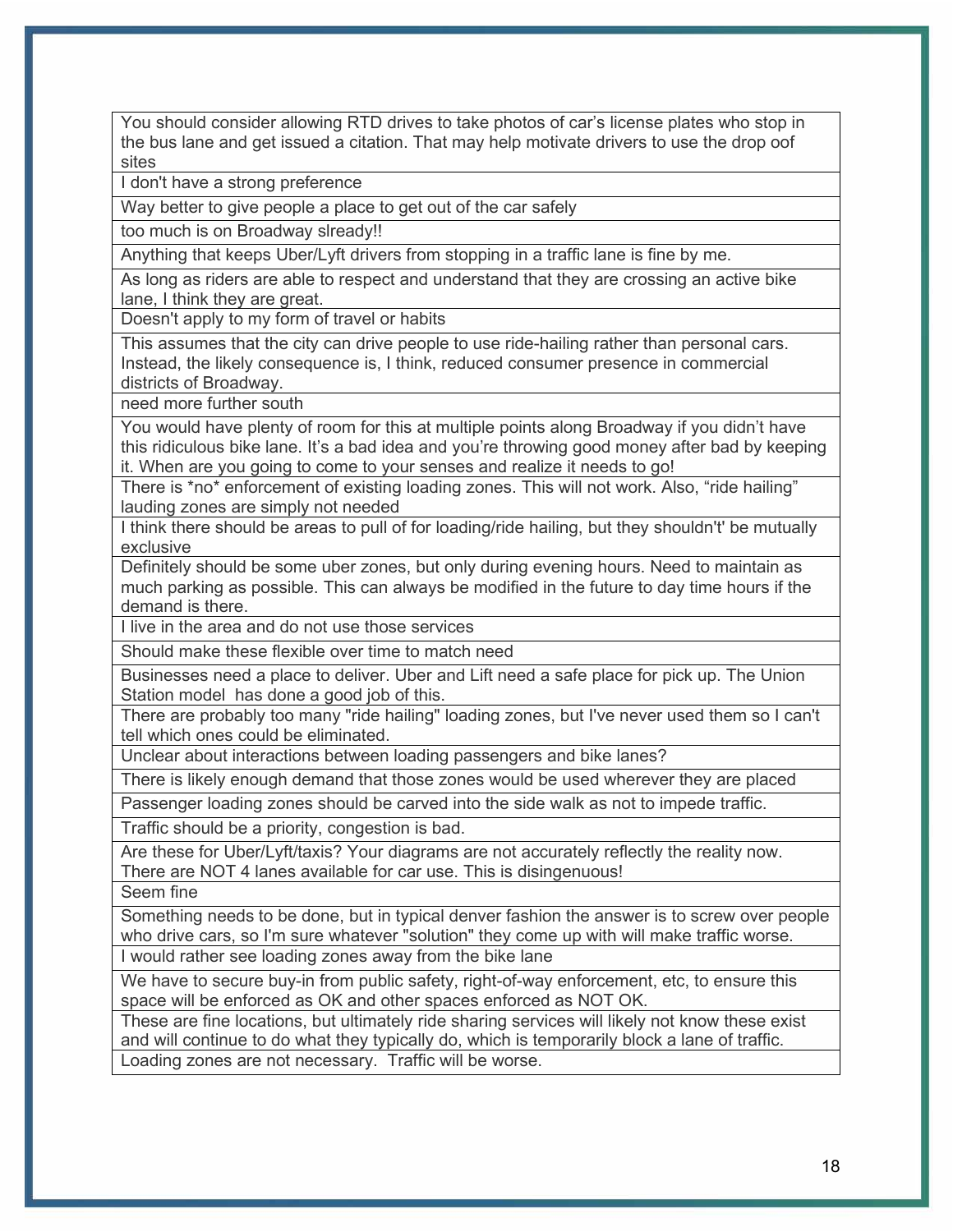It appears as if the loading zone is in the bike path. If so strongly disagree as when there's space for a car to be in bike lanes downtown cars often sit for extended periods of time vs using space as temp loading .

It's an absolutely trash concept to limit all loading to a single block or location. Truly. Someone should be shamed for such a thought.

The zone placements are fine but getting the ride hail drivers to use them could be an issue. Can the city work with Uber/Lyft to ensure their drivers use the designated pickup areas?

All locations seem good to me. Glad to see that commercial/ride hailing zones are being considered.

Mostly agree, the smaller spot at Byers could be difficult for drivers to maneuver

There need to be more

I do not use loading zones often. I would suggest considering how they would effect bike riders. Are these people walking through the bike lane to get there? Is there a safest spot for people to cross the bike line to acess the loading zone.

Takes existing parking

Why not put them on the bus lane side? There is much less traffic over there.

Makes sense that they're focused on the northern part of the corridor where there's a higher concentration of businesses and less off-street parking, but I would like to know the data behind the demand for ride hailing loading zones vs. freight loading vs. on-street parking. It seems like there should be more freight loading.

Needs to be paired with heavy enforcement of vehicles not using that zone

I don't think we should have loading zones for ride hailing services... They will just be ignored completely anyway. Instead, consider adding commercial loading zones in these places. Mid-block seems counter intuitive for passenger pickup. Corners?

People will run across the middle of the street, mid-block, to get into an Uber. It happens all

the time now and is very dangerous (people get drunk and dumb...). Mid block loading zones would STRONGLY encourage people getting hit as they run across the street to get their ride. Only put ride hailing on street corners where there are crosswalks/traffic signals. I would prioritize putting them on cross streets (at corners) so valuable onstreet parking isn't taken up. Loading zones (for goods) should be signed on street parking spaces on Broadway and designated for certain hours (before 8am)

I think it should be at the beginning or end of the block.

Location next to bike lane will require physical barriers to keep passengers from opening doors into way of bicycles and stepping into way of bicycles

These should not be on same side as bike track. There are too many conflicts that could occur.

The location of the loading zones are irrelevant unless there is going to be enforcement of the loading zones and high fines to discourage law breakers

It seems like there are too many too close together. For instance the block between Alameda and Cedar has two passenger loading zones--this seems like more than necessary. It seems like at least one loading zone every other block makes sense.

These are not frequent enough to develop a pattern that will be easy for people to remember and use

why let ride hailing take over our streets, they are a business and are using our parking spaces to conduct business

Ride hailing zones during on South Broadway could be beneficial. Would appreciate input from businesses that could/would be impacted by the change.

They seem kinda close together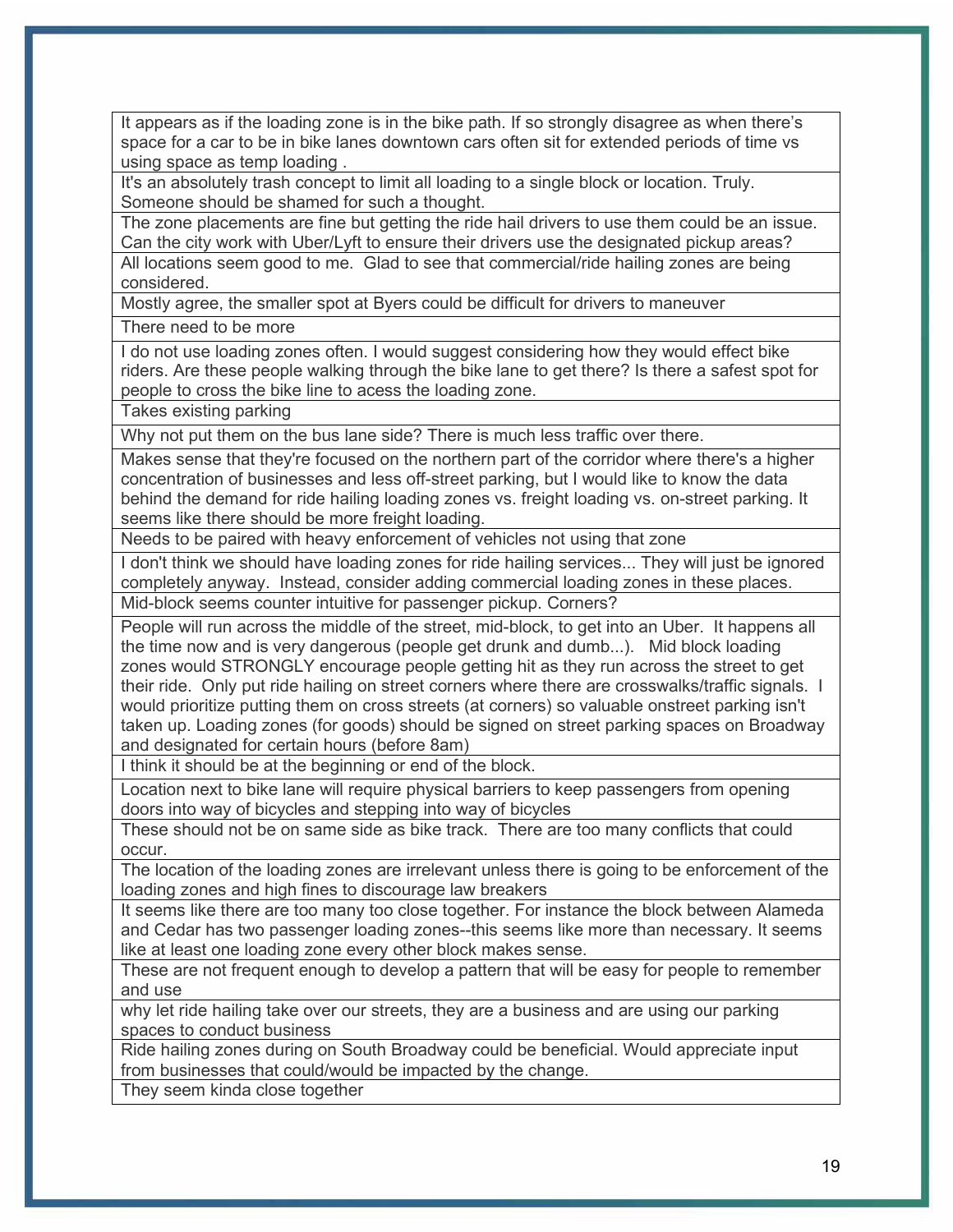There are a few bars near the end of the block that may benefit from loading. I'd like one or two more loading spaces with a shortened left turn area?

I am strongly in favor of designated loading areas for people and freight, but I don't have a strong opinion on where they should be located.

People will Uber from wherever they are, drivers will stop anywhere

Business people will have best sense of this question

Passenger & freight loading share the spots? Will this avoid Uber/Lyft stopping across the street in the crosswalk as they do now? Why 2 adjacent spaces but nothing on the east side? This explanation sounds as though you allow loading ONLY at these zones. We should have

the ability to hail our ride at any location on Broadway.

These are confusing and hard to use.bit is hard to see where to park and the white poles look confusing. We have not parked on Broadway and used businesses there where the weird side parking is. Too dangerous and unclear

Use the existing bus lane for loading zone. Buses aren't that frequent and protected bike lane areas are already creating dangerous sudden stops for people trying to park with the challenging bike protection format.

I don't care much where they are as long as they exist

sounds good

More zones are required and cameras are required to stop ride share drivers stopping without consideration for pedestrians or cyclists.

There are two seperate loading zones on one block south of Cedar Ave. This seems excessive.

There should be at least one loading zone per block.

They appear to be well distributed alkong the street where things are changing.

This is a great idea. Please make SURE they can't enter the bike lane. It also could cause people to stand in the bike lane which could be a concern.

The zones need to be enforced and it needs to be clear that unload materials into the bike lane is dangerous/unacceptable/reason for high fines. I would be very concerned about ride hailing passengers stepping across the bike lanes for those locations proposed to be in the middle of a block (rather than adjacent to an existing crosswalk).

Need way more, and commercial permits for sales reps and UPS/FedEx delivery drivers to use special parking spaces like in Seattle.

Ride share services just add more traffic congestion.

These locations make sense to provide flex use of the limited space on the side of the road. Is there anyway to prevent loading to get in the way of the bus lane? Often ride share and deliver trucks block it causing delays for buses trying to get through.

Need to be fully separated from bike lane with barrier protection. Loading areas may need to be larger to accommodate trucks

As long as they do not enter the bike lane

It moves stop/idle cars out of the flow of traffic while providing safer car passenger entry

Seems ok. a lot of people already catch ubers right there like to the right outside 3 kings.

I am walking/biking distance to Broadway so loading zones not applicable.

Commercial loading should be done in the alley

They will not be used. Ubers/Lyfts will just park wherever they please..

Not sure if feasible but is their a way to communicate these zones to ridesharing companies so they become integrated in the APP. It's a good concept but based on my utilization of Uber/Lyft the drivers tend to just stop wherever unless the APP gives them a specific location.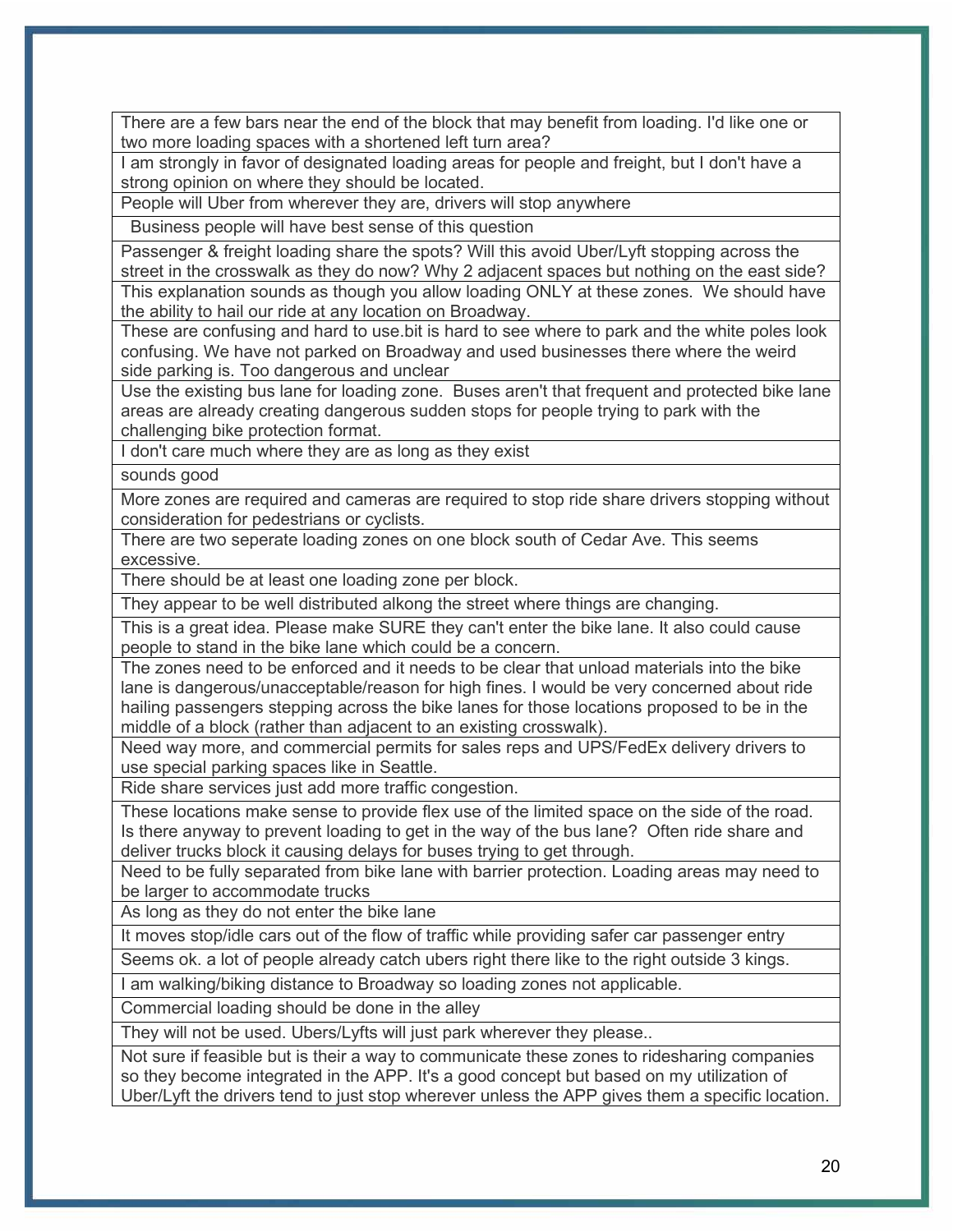Rideshare companies won't use them unless enforcement is very strict with fines for noncompliance. Not to mention, ride-share companies should be required to pay for the space. Only impact could be traffic delays due to vehicles merging in and out of those zones

The first and highest priority for streets should be for cars to use them. The number of cars FAR outweighs the number of bicyclists.

The city has no plan for enough parking. The city does not require enough facility parking for new construction projects and this further adds to NOT Enough Parking

Virginia to Alameda with no loading zones seems like a long way that will result in uber/lyft stopping in traffic lanes.

Without detail of corresponding retail outlets, loading zones have no perspective.

Spread them out more. Instead of two per block, put one per block on 4 separate blocks.

Sick of double parking ubers Lyfts and other clowns

This will make it significantly more dangerous for bikers. People will be getting out of their Ubers, swing the door open into the bike lane and walk in front of bikes without looking. This happens by the convention center downtown and I almost get into an accident every day.

Ride hailng services could all be out of business tomorrow. Could be a waste of money.

Leave it to the experts. I'm assuming the locations were chosen for specific reasons.

Should be closer to end s of blocks. Pedestrians exiting cars at these points are going to walk right into the bike paths mid block

I dont really think that we should make ride hailing easy. Im not sure that it is a form of transportation that needs to be further incentivized. But that being said it is better than parking in a bike or bus lane if those can't be properly protected

There doesn't need to be any loading zones along Broadway. Give me a break.

I need to look at it more closely...are you removing existing loading zones (for example, directly south of the intersection at Archer)? Or are you adding "passenger" pick up zones? Historically, there have been retail stores along the street that need the loading zones to bring in items as well as for UPS shipments. I like the idea of adding a couple passenger pick up/drop off zones for Uber and Lyft (particularly in the evening when the bars are busy), but please do t remove loading zones.

Why not have the loading zones on the sidestreets instead of on Broadway?

As a cyclist, I'm very wary of a dedicated loading zone in areas between an active traffic lane and an active bike lane. Pedestrians seem to LOVE crossing bike lanes without looking I'm not familiar with the nightlife of these areas.

I think there should be way more ride hailing zones and far less parking spaces.

Need some on the east side of the street or side streets

I don't think I get what they are and how they affect (effect?) me

I like the idea of managing the curbside and collecting revenue from Lyft/Uber in place of former parking spaces. It doesn't seem that there is enough of a buffer so people don't step out into the bike lane.

Seems fair enough

Would really like to see a loading zone in front of Decade for customers to be able to load furniture. Also this spot is used daily for other business deliveries.

No loading zones should take away from public parking. Loading and unloading of deliveries should be via alleys. Passenger loading and unloading should be at corners. it only takes a few seconds for people to get in and out of cars and there is no reason to eliminate public parking for this purpose.

locations seem fine, just give them more room to stand so they don't get hit by bikes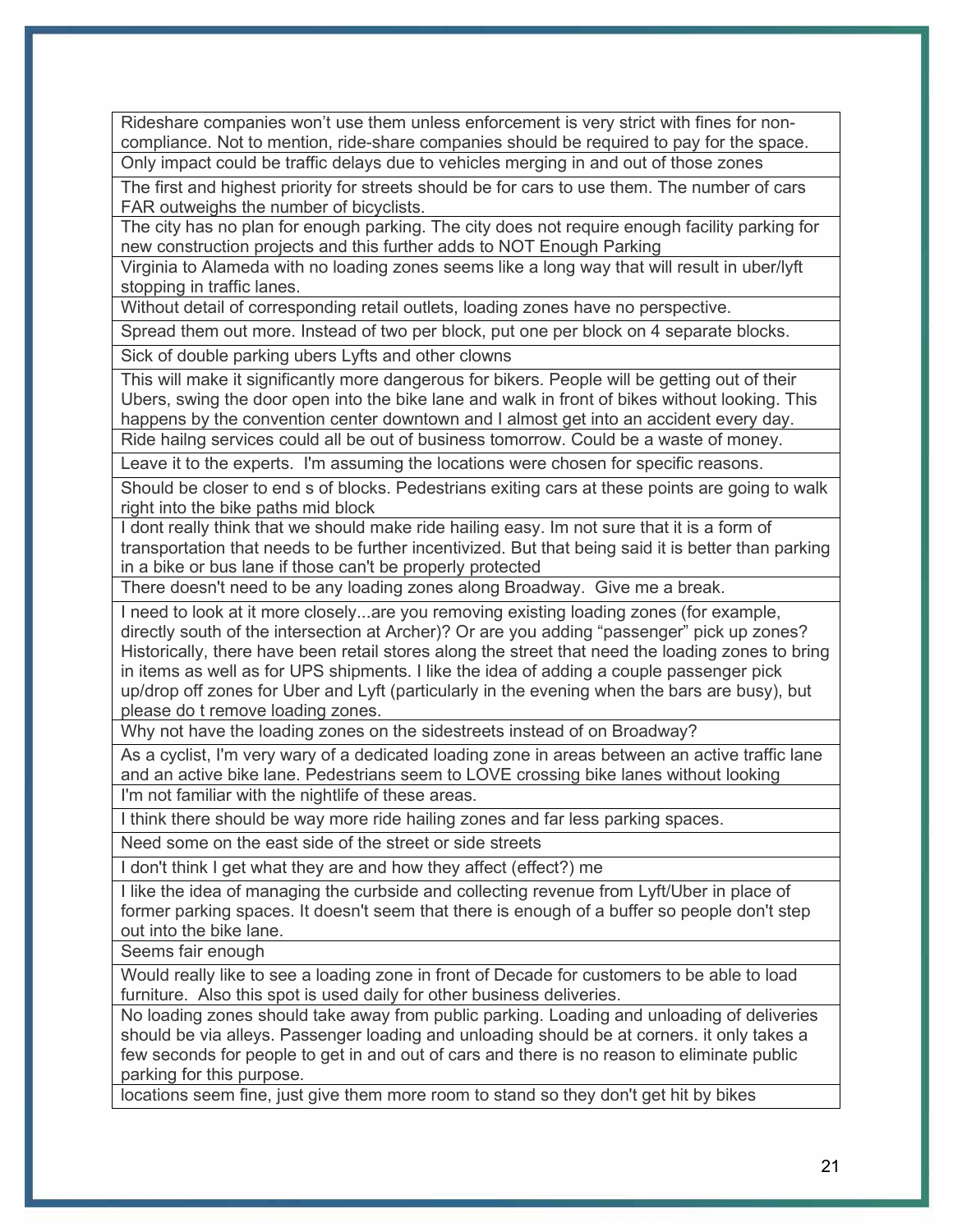NS

Maybe add one more between 1st and 2nd.

Because what problem is this solving and what will be improved by having these?

Why not the corner?

Couldn't this be in the alley (if for deliveries) or remove a few parking spaces on a side street for loading

should have a more centralized loading zone

Should be on the right side

loading between archer and bayaud will be incredibly difficult

I trust whatever conclusion DPW planners came to.

Need far more locations for both, commercial & passenger loading zones. After-all we already have more protection for bus lane travel; why not more bus-stops along the way?

I'm glad they are being designated, and glad they are regularly spaced. I do think there are some zones (e.g. the corner of archer pl and broadway) where unofficial loading zones will continue to occur if there isn't a concrete barrier. currently, map shows that there is only paint striping there, which will certainly just be driven over.

Can't be bothered to get a closer look at loading zones inside Voodoo Doughnuts. Too loud and frenetic for concentration.

Currently uber/lyft stop in traffic and something needs to be provided so they stop halting traffic

ride-hailing is heavy in this area due to night life/amenities. The current design is unsafe for pedestrians and passengers entering and exiting vehicles on broadway

Unsure what solution to recommend but the backup of ubers/lyfts near the bar area can be pretty dangerous

Those seem to be the busiest sections of the street w/ minimal off street parking

I think it''s important to have space that's safe for loading, but it seems rife for abuse. I would want it to be policed/checked.

I feel people should be picked up where they call their rideshare, unless it's the kind of rideshare ride that consolidates pickup locations on the company side

Will passenger loading zones be shared with bus stops?

I don't think there should be passenger loading on Broadway.

# Q5. Are there other locations (cross-streets or address) where you would like to see a loading zone?

Answered: 166 Skipped: 138

| Not sure.                         |
|-----------------------------------|
| <b>No</b>                         |
| no                                |
| no                                |
| No, put more parking on Broadway! |
| Near Mayan, KeyBank, Chipotle too |
| <b>No</b>                         |
| <b>No</b>                         |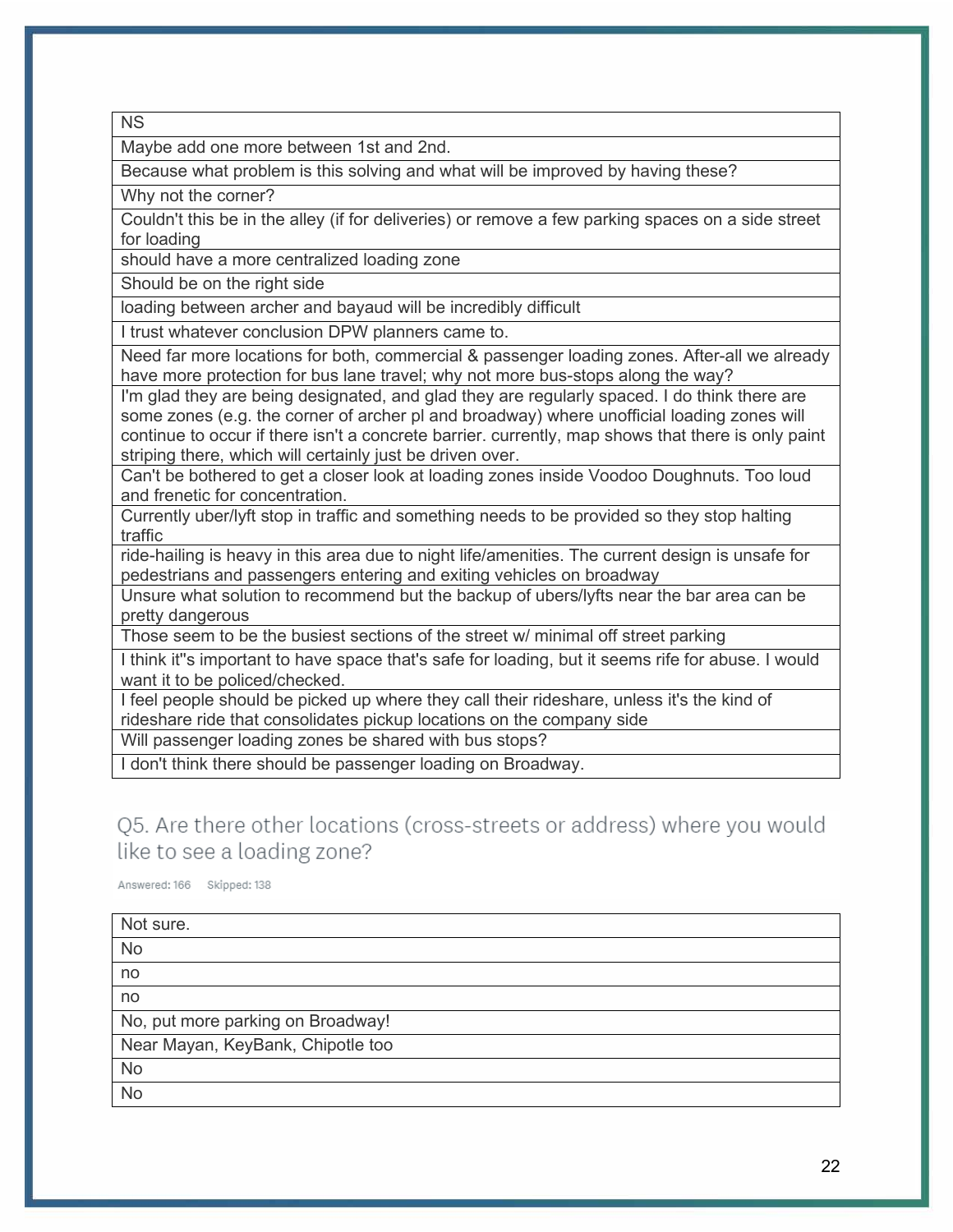| No                                                                                                                                                                                                                                                                                                                                   |
|--------------------------------------------------------------------------------------------------------------------------------------------------------------------------------------------------------------------------------------------------------------------------------------------------------------------------------------|
| <b>No</b>                                                                                                                                                                                                                                                                                                                            |
| <b>No</b>                                                                                                                                                                                                                                                                                                                            |
| 1st and Acoma                                                                                                                                                                                                                                                                                                                        |
| Lincoln                                                                                                                                                                                                                                                                                                                              |
| n/a to me.                                                                                                                                                                                                                                                                                                                           |
| <b>NO</b>                                                                                                                                                                                                                                                                                                                            |
| <b>No</b>                                                                                                                                                                                                                                                                                                                            |
| I think having these on cross streets or the west side of the street (away from the bus lane)<br>would be interesting to explore. The interaction with the bike lane would be my concern.<br>Currently, by Union Station, there are constantly people loading and unloading from<br>designated drop zones into the curbed bike lane. |
| alameda                                                                                                                                                                                                                                                                                                                              |
| alameda and virgina                                                                                                                                                                                                                                                                                                                  |
| Yes, all of them. Uber and Lyft need places to drop off and pick up riders. There would be<br>plenty of room for loading Zones if you removed this ridiculous bike lane! It's a bad idea that<br>the city is just perpetuating! Get rid of it!                                                                                       |
| Dakota and south broadway                                                                                                                                                                                                                                                                                                            |
| Not in particular                                                                                                                                                                                                                                                                                                                    |
| <b>No</b>                                                                                                                                                                                                                                                                                                                            |
| <b>No</b>                                                                                                                                                                                                                                                                                                                            |
| <b>No</b>                                                                                                                                                                                                                                                                                                                            |
| No. I think parking lots near other areas suffice.                                                                                                                                                                                                                                                                                   |
| no                                                                                                                                                                                                                                                                                                                                   |
| Not in addition, but in lieu of zones on Broadway. Any parking you take from Broadway and<br>Lincoln will be to the detriment of your voters on the side streets $\circledcirc$                                                                                                                                                      |
| <b>No</b>                                                                                                                                                                                                                                                                                                                            |
| As long as busways and/or bicycle lanes aren't blocked.                                                                                                                                                                                                                                                                              |
| Loading zones more important than parking. Put them on every block                                                                                                                                                                                                                                                                   |
| <b>No</b>                                                                                                                                                                                                                                                                                                                            |
| No, but If put a 24-hr bus lane on Lincoln, you should probably have loading zones                                                                                                                                                                                                                                                   |
| Keep flexible to move or add as need arises                                                                                                                                                                                                                                                                                          |
| Lincoln going north has options and mid block near the alleyways would be a good spot for<br>Uber and Lift pickups.                                                                                                                                                                                                                  |
| No                                                                                                                                                                                                                                                                                                                                   |
| No. Overall, you should have fewer of them.                                                                                                                                                                                                                                                                                          |
| <b>No</b>                                                                                                                                                                                                                                                                                                                            |
| <b>No</b>                                                                                                                                                                                                                                                                                                                            |
| no                                                                                                                                                                                                                                                                                                                                   |
| Broadway and Mississippi                                                                                                                                                                                                                                                                                                             |
| No.                                                                                                                                                                                                                                                                                                                                  |
| No. Explain up front what is meant by loading zones, for use by whom and what times. If<br>nothing else move them to the bike lanes that are vastly underutilized for their expense.                                                                                                                                                 |
| <b>No</b>                                                                                                                                                                                                                                                                                                                            |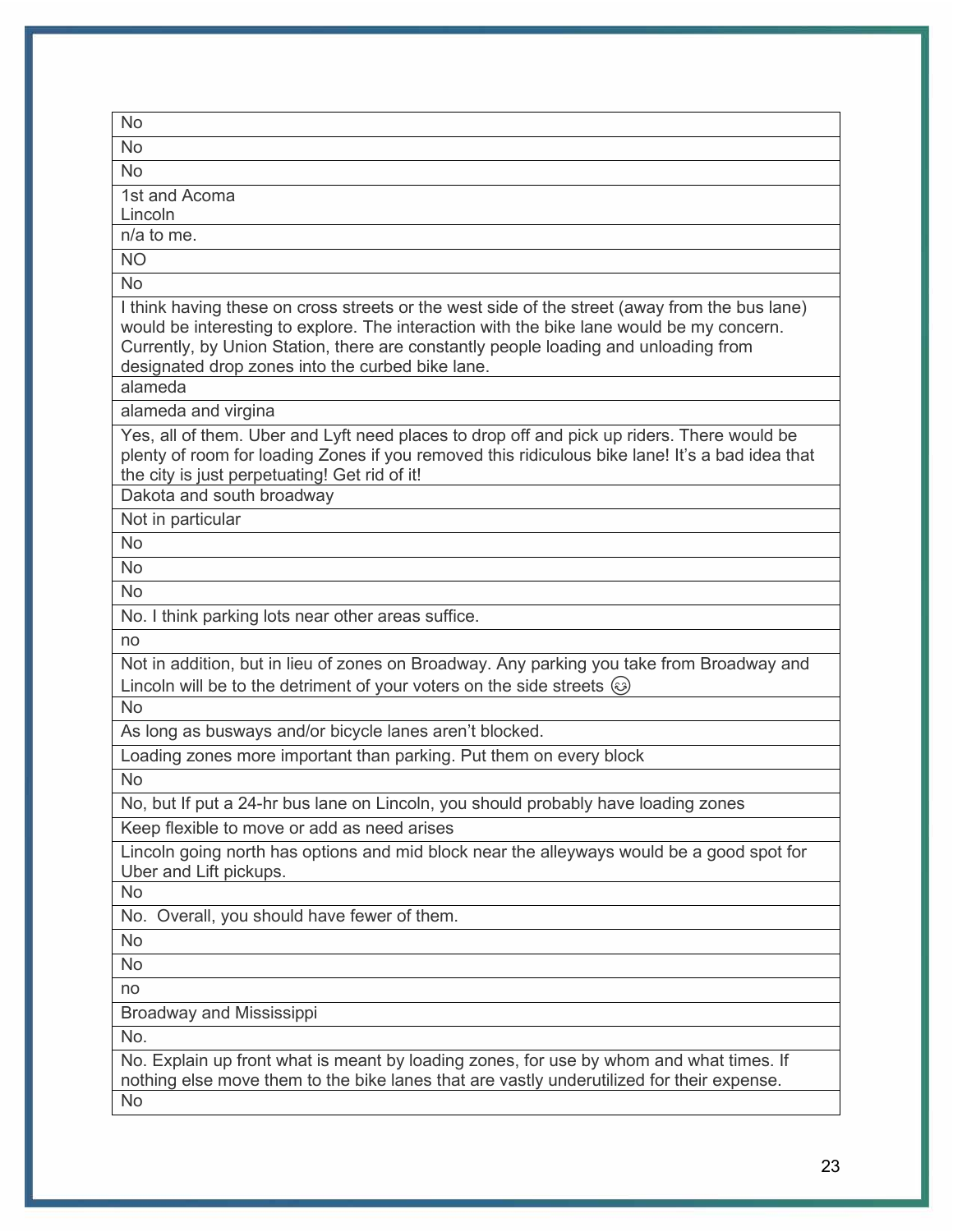| no                                                                                                                                                                                                                                                                   |
|----------------------------------------------------------------------------------------------------------------------------------------------------------------------------------------------------------------------------------------------------------------------|
| <b>No</b>                                                                                                                                                                                                                                                            |
| <b>No</b>                                                                                                                                                                                                                                                            |
| <b>No</b>                                                                                                                                                                                                                                                            |
| n/a                                                                                                                                                                                                                                                                  |
| No.                                                                                                                                                                                                                                                                  |
| All. Of. Broadway. Do not limit loading to any one area.                                                                                                                                                                                                             |
| <b>Na</b>                                                                                                                                                                                                                                                            |
| I am a little concerned that this section could become congested with cars entering the turn<br>lane too soon. Bollards could be useful. Also concerned with cars idling in ride hailing zones<br>for too long, but that would likely happen regardless.             |
| Have zones between Ellsworth and 1st Ave and between 1st and 2nd Ave, too.                                                                                                                                                                                           |
| Broadway & Irvington, Broadway & 1st - Many drivers use the bus lane or bus stop to pick up<br>and drop off passengers near these intersections                                                                                                                      |
| Between Ellsworth and Irvington on Broadway                                                                                                                                                                                                                          |
| One is not sufficient to meet the needs. They need to in various locations on S. Broadway                                                                                                                                                                            |
| see explanation in question 4                                                                                                                                                                                                                                        |
| <b>No</b>                                                                                                                                                                                                                                                            |
| <b>No</b>                                                                                                                                                                                                                                                            |
| I think every street should have one.                                                                                                                                                                                                                                |
| All cross-streets where there's opportunity to provide passenger and freight loading should be<br>considered.                                                                                                                                                        |
| Something further north would be a good idea, around Broadway + 1st                                                                                                                                                                                                  |
| The top and bottom corners of the block make sense to me with freight at the far one since                                                                                                                                                                           |
| those employees will operate the same locations more than uber/lyft                                                                                                                                                                                                  |
| <b>No</b>                                                                                                                                                                                                                                                            |
| Further north                                                                                                                                                                                                                                                        |
| Only on cross streets (for ride-share) and preferably near the corners of Broadway.                                                                                                                                                                                  |
| no                                                                                                                                                                                                                                                                   |
| no                                                                                                                                                                                                                                                                   |
| On the other side of street. Same areas though.                                                                                                                                                                                                                      |
| I'm afraid that these loading zones will put pedestrians in the bike lane that might not<br>understand they're in a bike lane. ideally, loading zones would be taken off Broadway                                                                                    |
| <b>No</b>                                                                                                                                                                                                                                                            |
| Yes                                                                                                                                                                                                                                                                  |
| no ideas                                                                                                                                                                                                                                                             |
| Not that hit my mind, but my work's just north of Bayaud, so I know that area best.                                                                                                                                                                                  |
| Only at Bayaud                                                                                                                                                                                                                                                       |
| I don't know                                                                                                                                                                                                                                                         |
| Not that I can think of but it would also be good to consider locating them at the corner of the<br>side streets (except Alameda). Loading on the muli-lane Broadway will not be perceived as<br>the safest situation for users. Side streets would feel much safer. |
| No preference                                                                                                                                                                                                                                                        |
|                                                                                                                                                                                                                                                                      |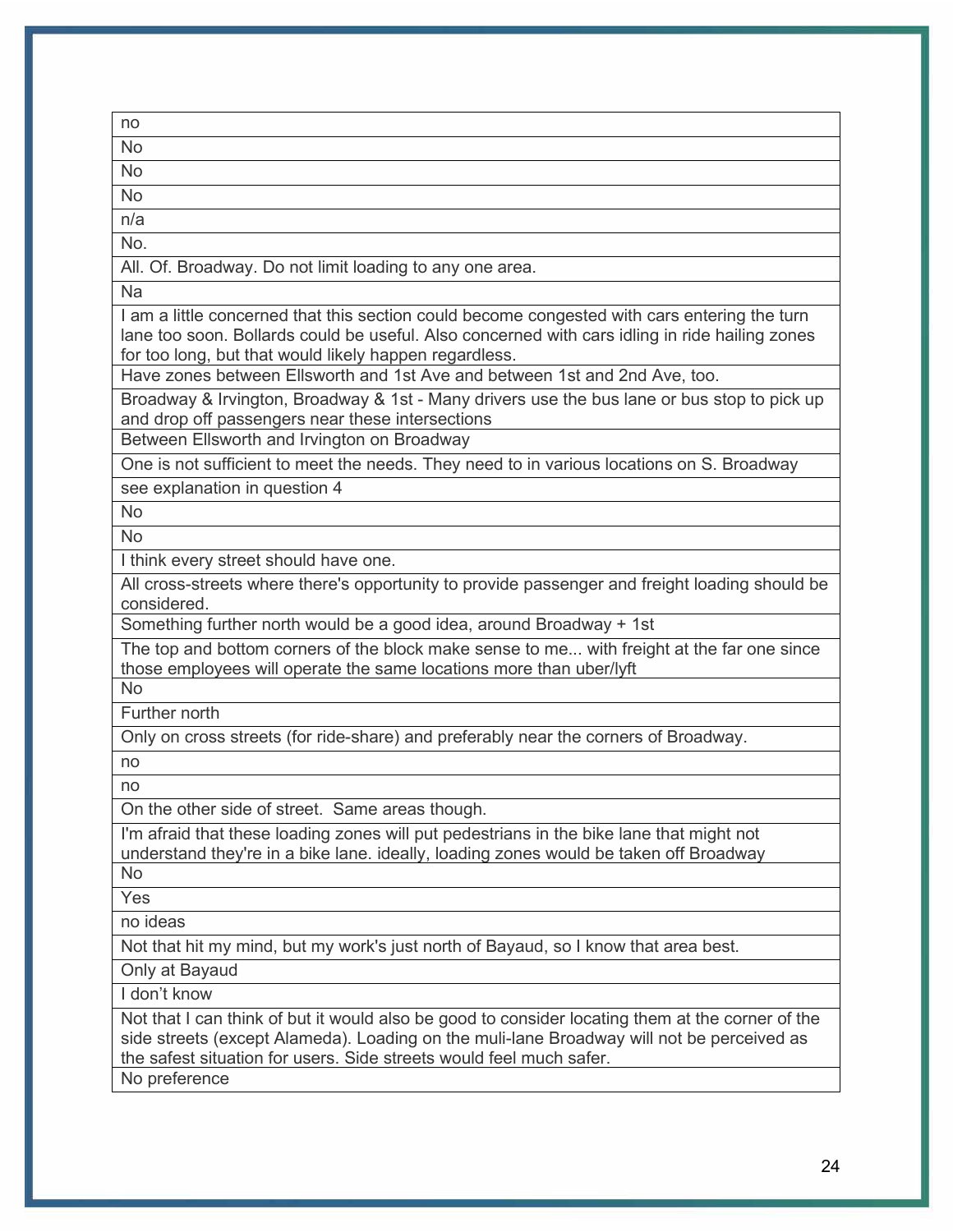Bayaud east of Broadway? Maple just west or east of Broadway. Somewhere the whole CORNER is commercial. Do not encroach on residential, please!

No No

The east side of Broadway should be one large loading zone.

Just keep normal parking please!!!!!! Put the bike lanes on less-busy streets with less commercial activity than Broadway. Broadway does NOT flow properly anymore from a car traffic perspective and we never see anyone in the bike lanes now. Denver is crazy to think more old ladies are going to start biking if there are more bike lanes. You just make it harder to feel welcome in denver.

Require Howard Lorton furniture store to create/use loading do dock off the street.

no

no

No

Every block should have 1

No

Put all zones near an existing crosswalk to minimize the potential for ride hailing passengers to cross in front of bikes in the middle of a bike lane .

No

dunno

no

Cedar, Ellsworth, 1st

I'm a customer at 12 Broadway Self-Storage, at 12 N BROADWAY, just north of Ellsworth. While there is alley access for loading/unloading, it's not uncommon for customers to load/unload through the front door. With the current plan, the number of parking spaces on that block will be significantly reduced, with no spaces directly in front the self-storage location.

No

Yes. Near the section of Irvington PL. lot of rideshares stop near that intersection due to high concentration of restaurants and bars

N/A

Not sure

alley

n/a

It seems like most of these businesses have alley access. Why are these on the street-side? no thanks

Nope

-

I understand that the other side has the bus lane in it but Broadway has some very long blocks and not as many safe places to cross - how can we encourage people on the "wrong" side of Broadway to use the "right side" for passenger loading OR can we provide a place on the transit lane side for passenger loading?

nO

Side streets only

No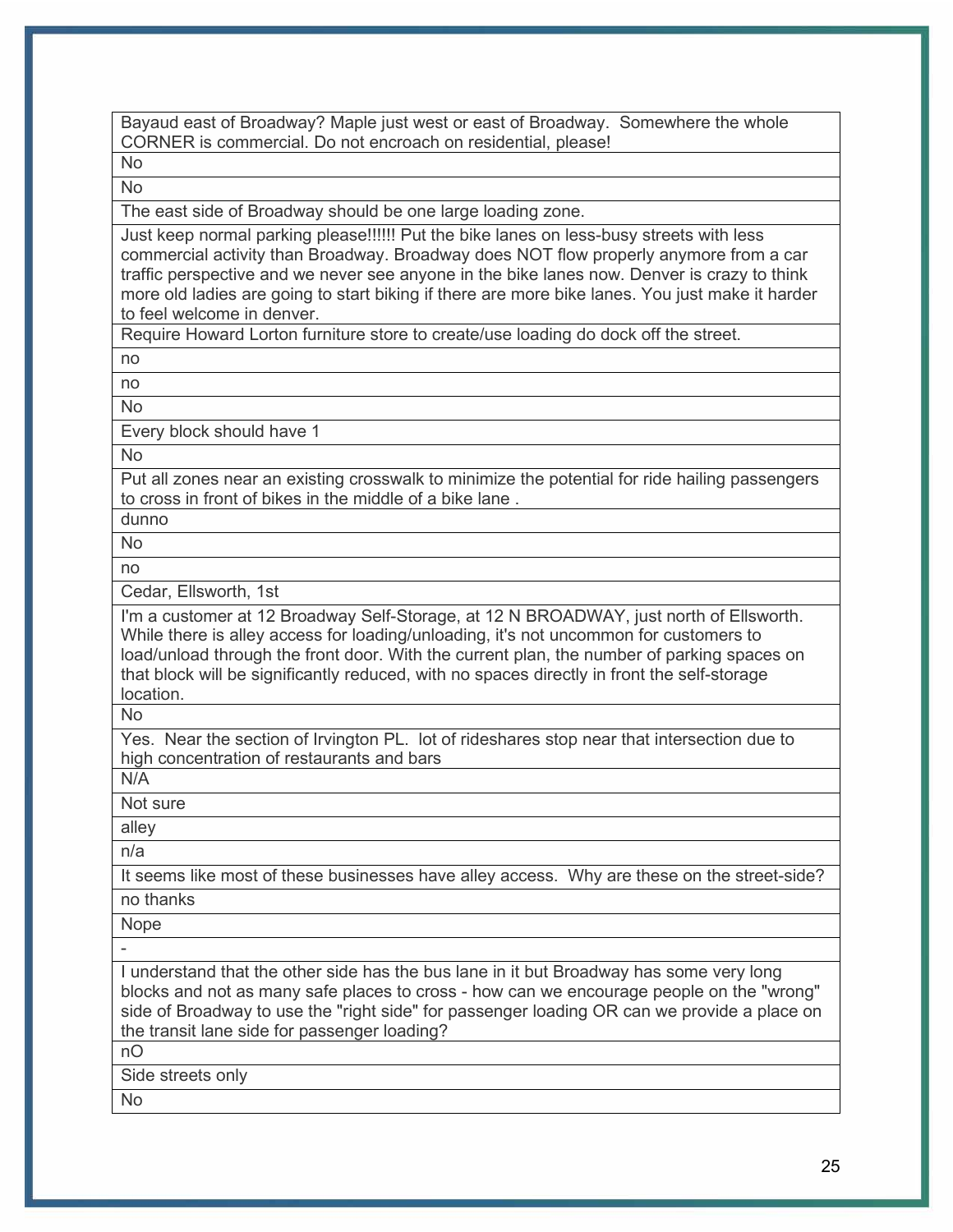| <b>No</b>                                                                                                                                                                                                                                                                                                                |
|--------------------------------------------------------------------------------------------------------------------------------------------------------------------------------------------------------------------------------------------------------------------------------------------------------------------------|
| <b>No</b>                                                                                                                                                                                                                                                                                                                |
| <b>No</b>                                                                                                                                                                                                                                                                                                                |
| <b>No</b>                                                                                                                                                                                                                                                                                                                |
| <b>No</b>                                                                                                                                                                                                                                                                                                                |
| North of First.                                                                                                                                                                                                                                                                                                          |
| No - as I mentioned above these need to be on the other side of the street or not happen at<br>all. This will make the bike lane unusable because people will be walking through the bike<br>lane without looking from their Ubers.                                                                                      |
| no                                                                                                                                                                                                                                                                                                                       |
| NO!                                                                                                                                                                                                                                                                                                                      |
| Keep the one in front of 56 S Broadway please.                                                                                                                                                                                                                                                                           |
| no                                                                                                                                                                                                                                                                                                                       |
| <b>No</b>                                                                                                                                                                                                                                                                                                                |
| Yes, I would like to see a ride-hailing zone at every intersection.                                                                                                                                                                                                                                                      |
| No.                                                                                                                                                                                                                                                                                                                      |
| <b>No</b>                                                                                                                                                                                                                                                                                                                |
| Nope                                                                                                                                                                                                                                                                                                                     |
| <b>No</b>                                                                                                                                                                                                                                                                                                                |
| not specifically. But the more the better                                                                                                                                                                                                                                                                                |
| 56 S Broadway                                                                                                                                                                                                                                                                                                            |
| See the comment above. There is no need to have designated locations for loading and<br>unloading of passengers. If you mush have these zones, do them in the bus lanes as these<br>lanes are under utilized and passenger loading and unloading only take a few seconds and<br>would not materially hinder bus traffic. |
| <b>No</b>                                                                                                                                                                                                                                                                                                                |
| no that i'm aware of                                                                                                                                                                                                                                                                                                     |
| <b>No</b>                                                                                                                                                                                                                                                                                                                |
| None                                                                                                                                                                                                                                                                                                                     |
| <b>No</b>                                                                                                                                                                                                                                                                                                                |
| I think these are fine, but I want to be sure there are enough to accommodate not only ride<br>share drop offs but also large, commercial trucks dropping off goods.                                                                                                                                                     |
| No                                                                                                                                                                                                                                                                                                                       |
| <b>No</b>                                                                                                                                                                                                                                                                                                                |
| <b>NA</b>                                                                                                                                                                                                                                                                                                                |
| no                                                                                                                                                                                                                                                                                                                       |
| Put them all on side streets and not on Broadway!                                                                                                                                                                                                                                                                        |
| 5th Ave- The hospital is a important area of the neighborhood.                                                                                                                                                                                                                                                           |
| Any cross street                                                                                                                                                                                                                                                                                                         |
| N/A                                                                                                                                                                                                                                                                                                                      |
| Possibly one north of 1st                                                                                                                                                                                                                                                                                                |
| Broadway and first ave                                                                                                                                                                                                                                                                                                   |
| Off of the Baker side of the neighborhood as well.                                                                                                                                                                                                                                                                       |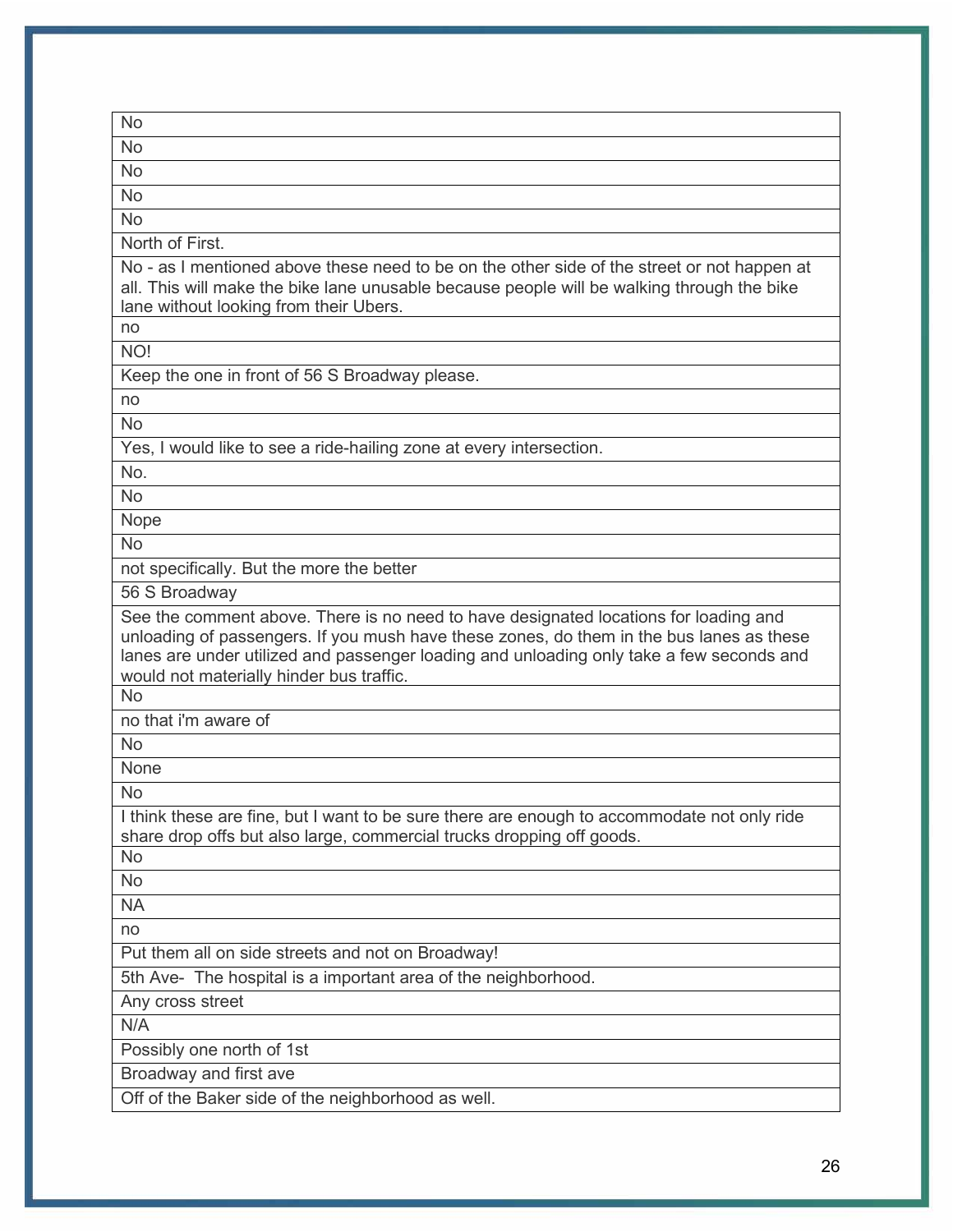| <b>No</b>                                                                                                                                                                                                                                                                           |
|-------------------------------------------------------------------------------------------------------------------------------------------------------------------------------------------------------------------------------------------------------------------------------------|
| 4th ave                                                                                                                                                                                                                                                                             |
| Not sure.                                                                                                                                                                                                                                                                           |
| This map doesn't give me enough information-sorry can't answer. I can't see the whole span<br>from Exposition to 7th.                                                                                                                                                               |
| no                                                                                                                                                                                                                                                                                  |
| We shouldn't have any (pedestrian) loading zones or street parking in the sections that have<br>highest foot traffic (e.g. between 1st and Bayaud on Broadway), so that we reserve this for<br>pedestrian safety. loading zones could occur on both ends of this or on side streets |
| In front of 12 Broadway Storage.                                                                                                                                                                                                                                                    |
| no                                                                                                                                                                                                                                                                                  |
| N/A                                                                                                                                                                                                                                                                                 |
| n/a                                                                                                                                                                                                                                                                                 |
| n/a                                                                                                                                                                                                                                                                                 |
| <b>No</b>                                                                                                                                                                                                                                                                           |
| <b>No</b>                                                                                                                                                                                                                                                                           |
| <b>No</b>                                                                                                                                                                                                                                                                           |
| <b>NA</b>                                                                                                                                                                                                                                                                           |
| Alameda                                                                                                                                                                                                                                                                             |
| In front of bars                                                                                                                                                                                                                                                                    |
| <b>No</b>                                                                                                                                                                                                                                                                           |
| Any cross street, but not Broadway.                                                                                                                                                                                                                                                 |
| Almeida & Broadway                                                                                                                                                                                                                                                                  |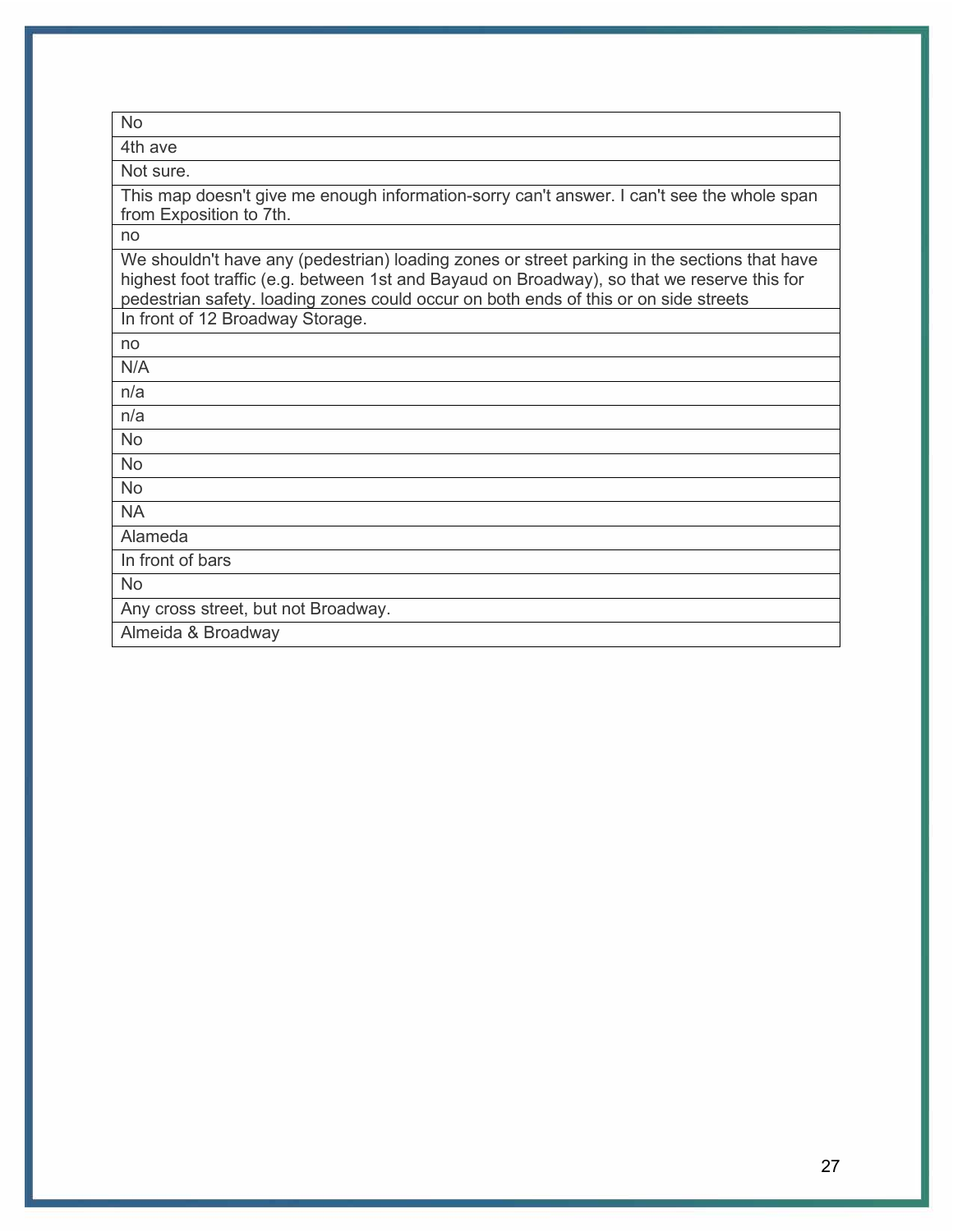# **ADDENDUM: ADDITIONAL SURVEY AND EMAIL COMMENTS**

Providing good growing conditions for shade trees, comfortable street furniture, and a creative graphic design overlay will help to better define S Broadway and connect into the side streets.

I think the Broadway bike lane should be moved to Washington and Emerson and go with the flow of traffic.

Please get rid of that bike lane, it is dangerous for cyclists, pedestrians and drivers. It is not used for biking. As a cyclist I would never ride my bike in that lane due to the danger and the fact there is a bike lane 2 blocks to the west.

You've screwed up Broadway. Get rid of the bike lane. Get rid of the bus lane. You're efforts to force people out of their cars and into buses or onto bike has beed a miserable failure. Slow down the traffic.

Ice builds up in the gutter which can puddle across the north bound lane as snow & ice from the parked cars melts then puddles into ice at dusk.

The control joint in the middle of the north bound lane makes it difficult to stay in the middle of the lane which puts us closer to the curb or oncoming bicyclists or scooters, neither of which is desirable. One thing they do is prevent the snow melt from streaming all the way across the northbound lane as it travels parallel to the curb before the next perpendicular control joint where puddles freeze regularly.

Maintenance is crucial for the year round use that the mobility plan envisions. During storms, we still need safe use of the lanes. Putting out appropriate materials before ice forms & plowing regularly during a storm is imperative to encouraging safe year round bicycling.

I am extremely eager to see the Broadway bicycle lanes accelerate to completion. This process has been excruciatingly slow!

Unsure of demand driving need for loading zone. What area will this service? I'm not familiar with this information.

In what ways will the Broadway Design impact homelessness?

More bike lanes

This is not fun for people who LIVE in Baker and have since 1985. You are ruining my neighborhood.

This is a strange survey that overlooks the design of the bike facility itself. Main concerns about it are:

1. Northbound bikes have to avoid a sketchy seam in between the asphalt and concrete curb. 2. Cars turning out of driveways onto southbound Broadway essentially never look south for

northbound bikes.

3. Sections like the intersection at Dakota where the "protected bike lane" is totally exposed to 45 MPH southbound traffic except for plastic bollards are terrifying. Would never ride on this with kids or less confident riders. Rarely do myself for this reason.

I'd like to see a more radically ped/bike/transit corridor on Broadway-Lincoln. I'm happy with any improvements:

-- What about a streetcar on Broadway?

--What about wide, brick/decorative sidewalks along B'way with a stunning tree canopy for strolling under?

--What about converting Broadway back to a two-way street?

--Also converting Lincoln to two-way quiet parkway, with a gorgeous tree canopy in a center median? Just sayin'. Beauty and slowness vs. cars and speed.

This survey seems very limiting. It feels like the choices have been made already.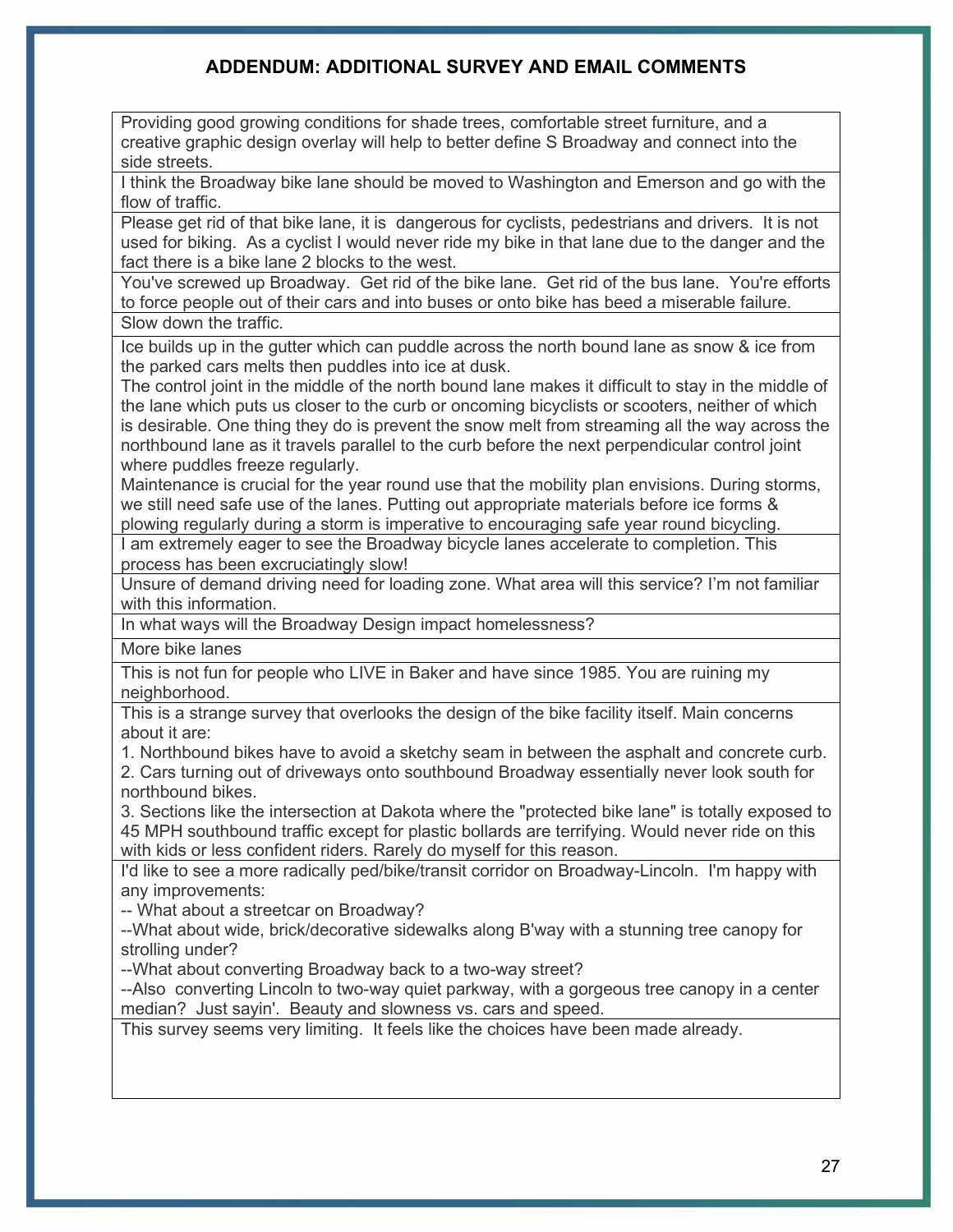The proposed bike route needs to be on a parallel street to Bway/Lincoln, and NOT disrupt the businesses and traffic patterns needed to move ppl in cars N-S from the CBD. None of the proposals to create a SAFE bike route on Bway are going to work.

None

I think this is a fantastic initiative for an important thoroughfare. Thank you!

The plans for moving traffic away from reliance on personal vehicles needs, in my opinion, to proceed more slowly in order to assess the impacts, both intended and unintended, of the changes to parking and access along major streets. The plans are aspirational at this point, and need evidence that the changes they bring work as intended.

high visibility bike lane thru intersection

I don't know why you're so invested in that ridiculous bike lane. It's not safe for cyclists and it creates more traffic problems. What's absurd is that there are perfectly safe bike routes just a couple of blocks to the East or West of Broadway. Those routes are much safer and don't put cyclists in the middle of a major thoroughfare. Someone needs to come to their senses at the city, and recognize that this was a mistake! Don't continue to repeat this mistake! Take it out! None

None

Looking forward to the bike lane connecting all of Broadway with Brighton boulevard

This survey is limited to prioritizing things that have already been decided. It's a joke. Denver City Gov is a joke. The damn bike lane network either needs to be expanded or dismantled. Get on it!

Ideally it would be great to have cable cars run down Broadway, but I get that such a project is outside the scope. Designated bus lanes and bike lanes throughout are key to more accessible/convenient transportation. Along with some beautification efforts and more recycling bins, the project would meet what I view as necessary improvements.

The bike lane, along with methods of slowing down traffic (it should ultimately be two-way) are the most important aspects of this project.

Please consider the needs of the residents on the side streets nearby.

None.

Signal priority for transit and bicycles; reduce priorities for cars.

Make the street two way

**Optional** 

Is it too late to move the bike lane to Lincoln? It would have made much more sense there.

Can't wait to see this!

Keep it going. Denver is a prime city for alternative transportation. I live on Washington St and just sold my car because I can walk or ride my bike to work, grocery stores and restaurants. It's fabulous!!!

N/a

PRIORITIZE MOTOR VEHICLE TRAFFIC. NO bike lanes. Increase the speed limit to the 85th Percentile of free-flowing traffic as suggested in the MUTCD.

Sounds like positive changes are on the way! Thanks for your work. Ignore the NIMBYs as much as you respectfully can :)

None

Thanks for the opportunity to provide input.

Thank you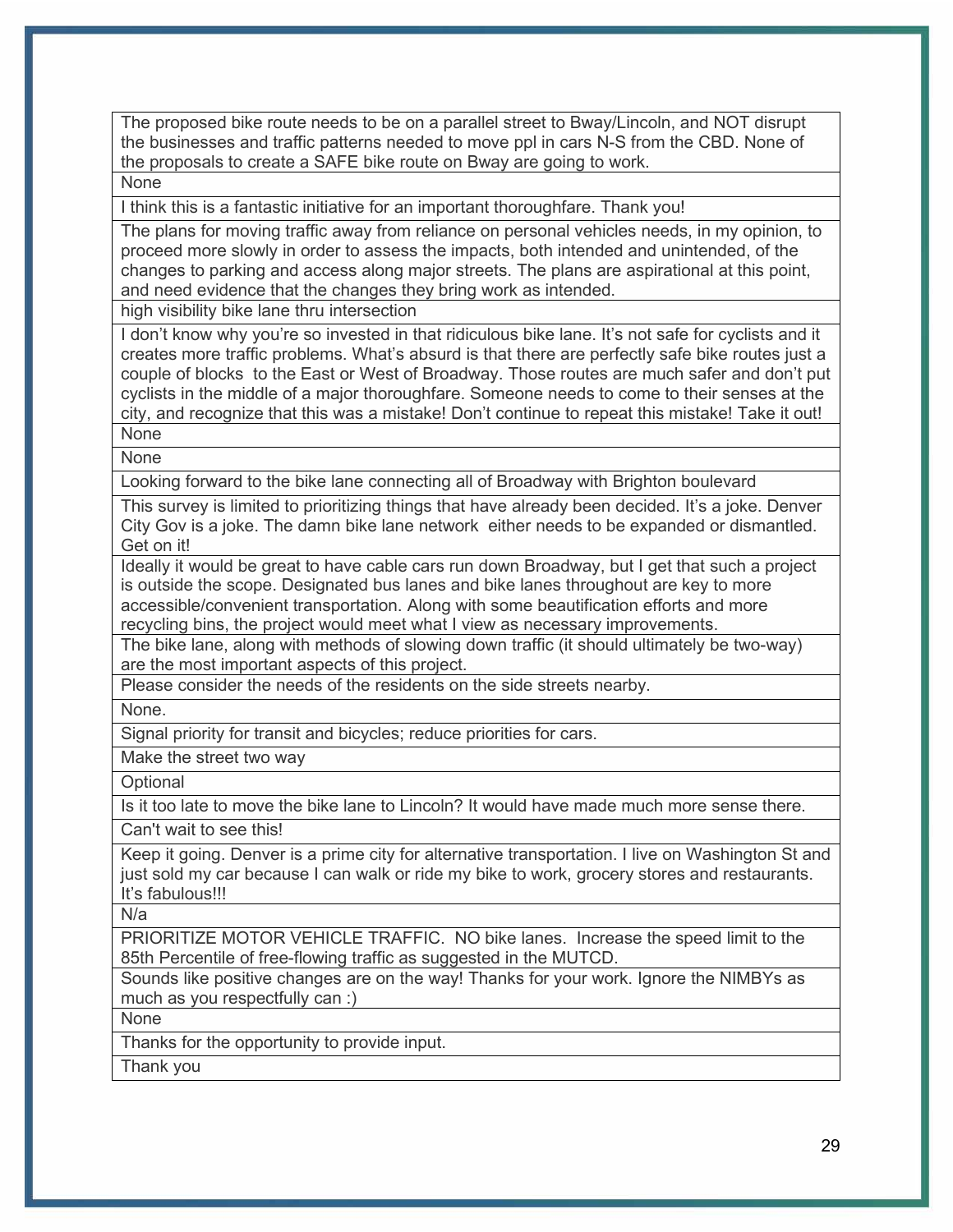I've pretty much started avoiding this area because it's such a disaster with this bike lane now. If it was going to be done there should have been a one-way on Lincoln to match, not this bi-directional nightmare which forces you to stop for lefts. And when you do get the green light, you better pay attention because cyclists don't think those red bicycles on the lights apply to them.

I fully support prioritizing walking, biking, and transit in this corridor. Loading and ride-hailing are also important, but can be accommodated on side-streets. Parking for private vehicles on Broadway should be our lowest priority.

No BID!!

.

Car sharing services will likely stop whenever and wherever they want regardless of loading zones

I would like to see parking on the east side of Broadway along the bike lane change to anglein parking. This would eliminate the existing danger to cyclists of car doors being opened into the bike lane. It would also reduce parallel parking traffic jams on Broadway, ease the fear of being hit by oncoming traffic for people entering and exiting vehicles, and help keep drivers from parking over the line and blocking the bike lane.

Street re-design will be necessary to meet transportation needs. This is a good start, but there is still a long way to go.

I love the overal plans. Broadway is treated like a highway and whatever we can do to slow cars down on that road will be great. I hope that the city is looking at narrowing lanes and adding more stop lights and crosswalks. I like the idea of planters being used to filter rain water in the gutters. I believe this is happening on Brighton blvd. I hope that lincoln is also being considered for similar plans to slow cars down.

Please consider how to assure that the bike lanes are managed during temporary events and construction. Hopefully a priority to maintain lane access at all times

Bike lanes on Broadway need to be protected by planters, curbs or other physical and significant infrastructure. Flex posts or bollards are not enough. Broadway presents a unique opportunity within Denver to do something grand - let's not skimp on cost!

These take away from existing parking which is in short supply

Really like the consideration given for plants and lighting.

I thought this survey would be more focused on the bike lane design.

Love, love, love the bus-only lanes, except when jerk drivers speed down them for 3-4 blocks before turning. Grrr. It's life, and mostly I love the priority for the people-movers!

Loading zones should be equally spaced and available on both sides of the street.

Find other quieter, less commercial streets to set up bike lanes. The disruption to traffic flow is not worth where the city wants to put these lanes in. I almost never see bikes in the pilot lanes as it stands now.

Thanks for asking!

Really concerned about the loss of the double left turn at 6th Ave. Heavy turn to both 6th Ave and ebd Speer will back up badly in just one turn lane.

Proposed lane design still permits 3 full lanes of car traffic that will continue to enable speeding without appropriate measures to deter driving over the speed limit

I am delighted that the existing boradway bike lane will finally connect with lanes that will go more places on a bike. Yeah!

As long as the cycle track is at street level, probably will not take my bike there or cycle on other streets and then cut over. Cycle track at sidewalk hight is the current high standard and you should aim for that.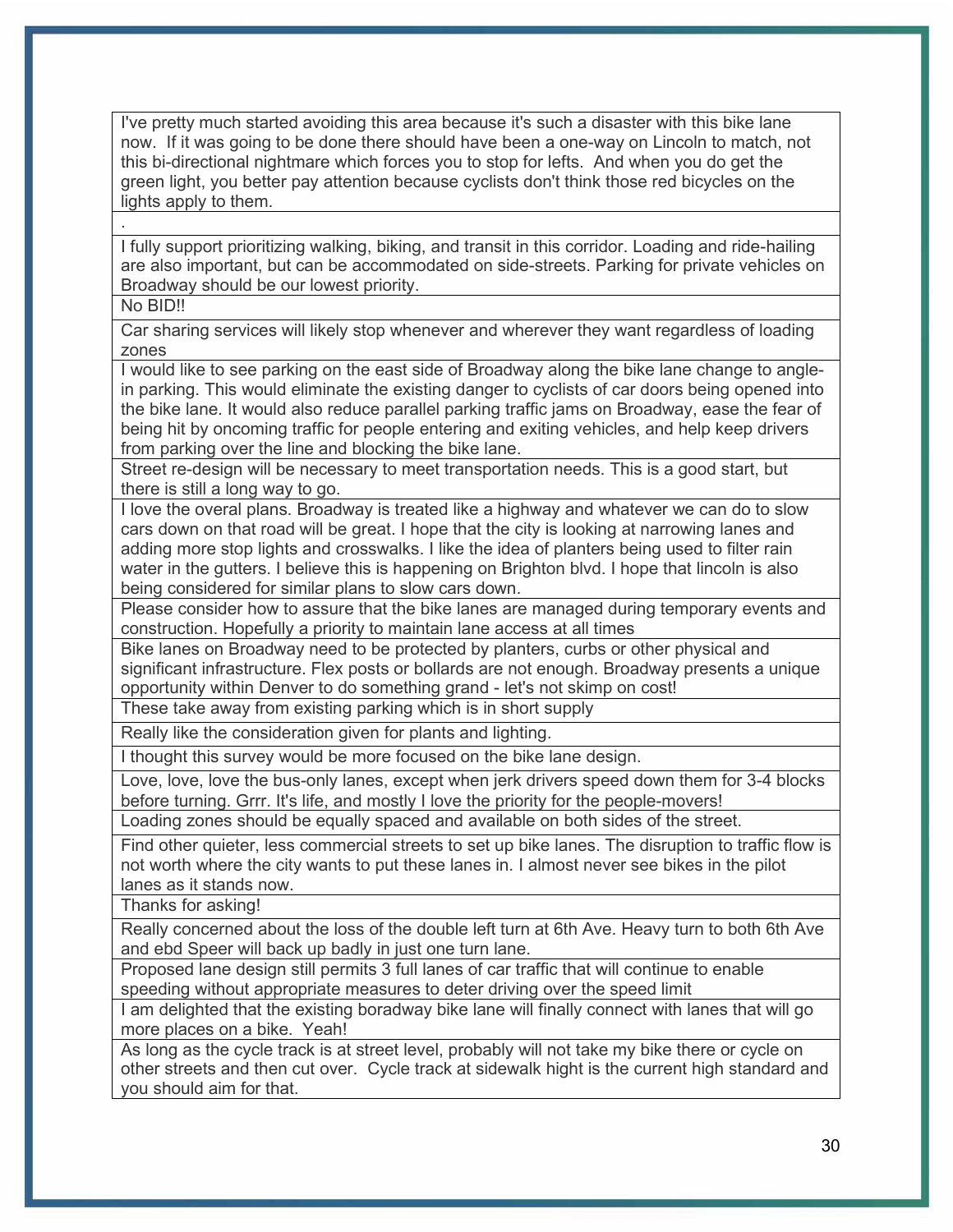I use the bus to commute downtown, maintaining the bus stops at 1st Avenue and Bayaud Avenue is important to me.

NA

I would like to see a design where parking zones/designations are in a bit more predictable pattern

we need more parking on the street

I really hope there's more protection near the Hornet and measures to slow cars down. People drive too fast heading south and I feel unsafe when heading to work.

Pedestrian and bike safety first. Cars are low priority.

Eliminate that weird special parking area, it only contests traffic and is dangerous for unaware drivers

-

The city need to move faster implementing these improvements and find the money to complete the segment from Speer to Civic Center. This has taken way too long and there seems to be a severe lack of urgency to get major bike and ped improvements completed to address our growing auto congestion problems. Please continue to work hard and much faster to complete this project and others like it in the city.

Posted auto speeds should be reduced. Hope this can be prioritized and built soon.

As usual, this is pretty short-sighted and overwhelmingly weighted in favor of enhancing commercial and night life on Broadway. I see no consideration for the residential neighborhoods adjacent, and no thought of mitigating quite enjoyment to the extent it still exists given all the mindless construction.

Tax bicyclist and scooters so that they pay for roads st the rate that motorists are.

Would it be possible to extend this bicycle lane all the way to Brighton Blvd where there is a bike lane already being developed?

This is an excellent idea. You did not mention lighting for safe and efficient travel.

Stop ruining South Broadway for merchants and people who want to use their stores. Stop ruining parking. Denver is a rural city in a cold climate where biking is not practical for the vast majority of people. If you want bike lanes put them on minor streets not major streets. Think of older people who may not be needing handicapped parking but who CAN ONLY DRIVE. Denver shouldn't take away taxpayer-paid roads and parking just to subsidize a few young dudes who can bike to work. Bias against drivers and older people is so clear in Denver "planning."

Stop the war on commuters and older adults who need reasonable travel time and parking downtown. The transit system for SW Denver is dismal and downtown workers are disadvantaged by these plans that benefit young, well-paid people who look like the planners not the Denver population outside of downtown. The existing bike lanes are low use and car lanes congested. Scooters intimidate and injure pedestrians in our parks--respect and protect our older adults who want to take a walk in the park unmolested. Provide parking garages for metro commuters in service jobs who can't afford to live downtown. Show respect for all of Denver, not just the young.

I really want a bike lane connecting all they way to the Cherry Creek trail and downtown

i live 5 blocks from broadway. it is a dangerous stressful endeavor to visit the many businesses via walking or cycling. Cars often drive 45 mph. Photo enforcement might help? As a bicycle rider myself I stay off busy corridors like Broadway. Not sure this is needed. When I do see bicycle riders on Broadway they are on the sidewalks

Will Denver have a plan for getting rid of the loading zones or reducing them when the funding for Uber/Lyft runs out and they increase their prices or go bankrupt?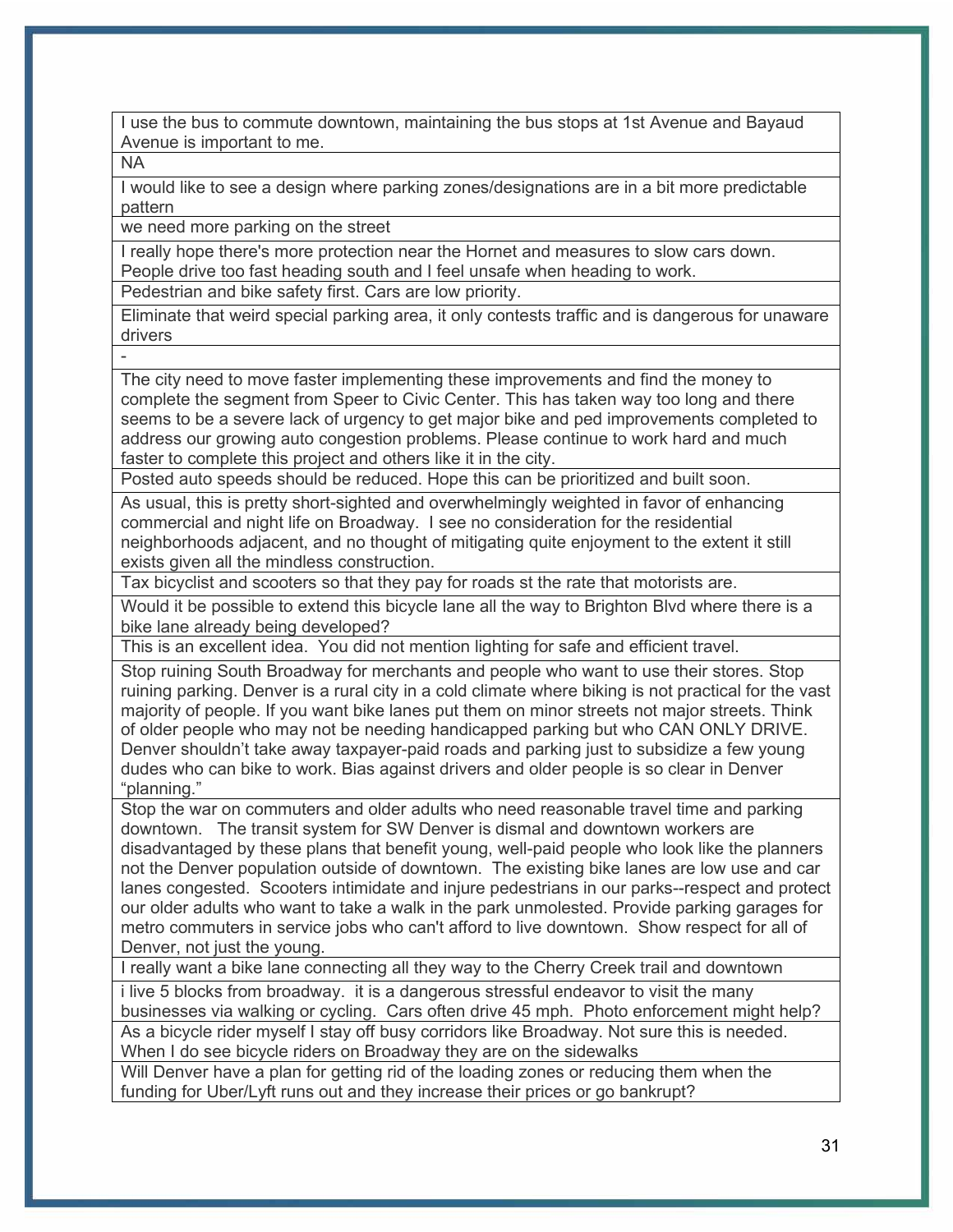The more difficult you make it for cars to be part of the equation the less people will go downtown. It has become a mess to drive downtown and driving is how most people get around, not riding bikes or scooters. People will just not go where their cars aren't wanted.

I already took the previous part of the survey but just wanted to add that the traffic lights should be timed to prioritize pedestrians and bicyclists. The best would be a separate crossing time for peds and bikes with no vehicular traffic moving at all. The second best would be a few seconds of lead time for peds and bikes so they can get out into the road and be visible before drivers get the green light. Especially when you walk across Broadway on the southern side of the intersections, you are VERY susceptible to getting hit or a near miss from a driver who doesn't look to see you. I always try to cross on the northern side because of this, and that isn't right.

Good work so far

Better connections with Cherry Creek Trail & bikeable east-west streets needed, but I love the proposed bus islands!

Would love to see fewer curb cuts that drive automobile traffic across sidewalks and bike lane. Is there anyway to redirect some of that traffic towards alleys? Overall: this is absolutely an improvement to this street. Thanks!

Project should be even bolder with more amenities!

Broadway is a great candidate for a road diet. Eliminate off street parking

I appreciate the work you are all doing and support the proposed changes on this stretch of Broadway. Please keep up the efforts to allow our urban street corridors to become safer and better accommodate multi-modal transportation.

Paint bus lanes red along entire corridor. Complete bike lane separation from Broadway with permanent concrete bollards/planters, left turn islands to slow turning cars. Direct easy connection to Cherry Creek Trail (no odd turning movements) and I-25/Broadway Station.

In generally I'm in favor of the plan. I haven't really had the opportunity to use the trial stretch…since it doesn't connect to the routes I'd need, but once it extends up to Speer I would definitely find it useful, and if it reaches all the way to Civic Center it would probably replace my use of Bannock for 99.98% of trips—which would be really great, because of the number of times that the Bannock route is blocked in front of the council building for some event. Also, getting to 15th from Bannock is not great, and taking Cherokee to get to 15th is not fun in heavy traffic. My only concern is that a good transition from the 14th bike lane to the Broadway corridor is being planned.

Please dont put a 2 way bike lane on a one way street where the riders are hidden behind parked cars. This is a brain dead idea. You are asking for a cyclist to be clipped in the driveway of one of these businesses.

Protected bike lanes are the best way to reduce congestion

Please build the Broadway bike lane quickly. Denver citizens have waited long enough!

I love the 2-way bike lane construction that will now connect to the cherry creek trail.

I don't have a car and would love if I felt safe walking and biking along this corridor. I would go there a lot more to hang out and spend my money!

Please build this already! There is no good North-South bike corridor and there is no reason to have that many lanes of traffic!

It seems like these disconnected bike lanes are a new version of a bridge-to-nowhere. We rarely see the Broadway bike lanes being used - probably because they're hard to get to and get you 1/4 of the way downtown. During lunch one day, I saw more cars use the bike lane (accidentally) than bikes. The parking along the bike lane makes it unsafe to enter traffic, and often you have to block the bike lanes to creep up to the street, so that seems like a bad design too. Wouldn't it make more sense to utilize a collector or residential roadway over a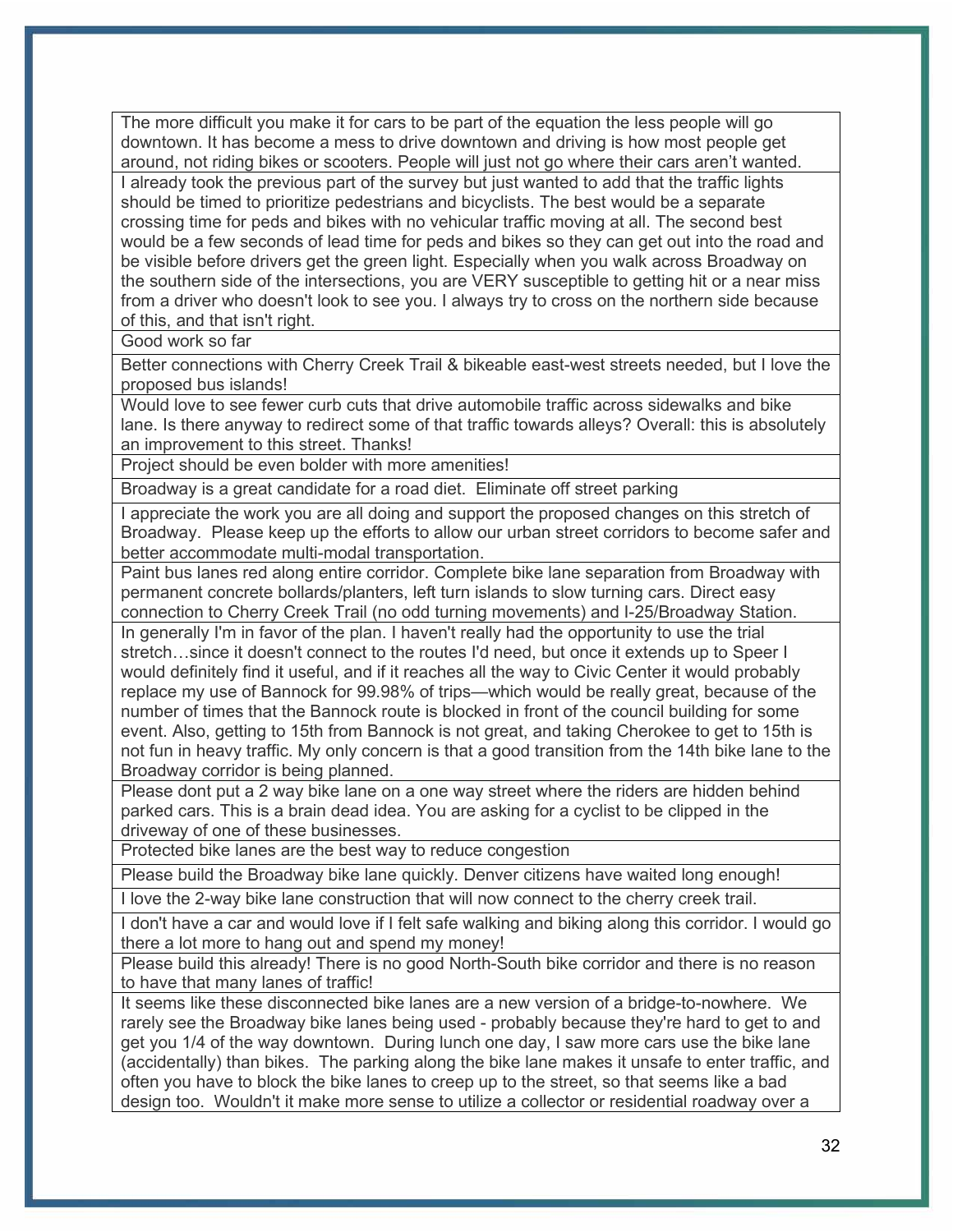major arterial. I read that travel times are comparable to what they were prior to the bike lanes being added. I know I avoid this street during peak traffic times, so I believe that's a large part of why it's comparable.

Thank you for taking into consideration loading/uber zones. I'm a cyclist and understand the importance of well designed loading zones, otherwise loading takes place IN the bike land like at Union Station which is an abortion of bad design. Thank you for giving thought to loading zones, it will help keep the bike lanes clear.

Looks good. Just quit it with the analysis paralysis and just get it done, I've been answering surveys for this for years. It should not take this long.

More bike lanes :)

I cant wait for this much needed project!

Loading zones should not be implemented until all bus stops have high-comfort shelter amenities

Can you please build the bicycle track already? It's been 4 years!

This appears to be a very biased survey. What about leaving traffic lanes as is rather than slowing and complicating one of our few remaining arterials? The actual bike lane usage on Broadway, as well as other north/south bike lanes in the streets to the east and closer to Washington park, is incredibly low!!

You have already screwed up travel on Broadway north of I-25, and your current plans will only make it much, much worse. I get that the city is wanting to be "green," but given the number of commuters who are forced to use Broadway to get to work, shouldn't some consideration be given to their needs, too?

N/A

Everything must be brought to the voters. The legislature must not make these decisions on behalf of the voters.

Please care more about actual neighbors instead of metrics like 'getting through this neighborhood only takes 8 seconds more' like you all did with the bike lane. The actual residents of THIS neighborhood matter too!

The focus would best be spent on mass-transit on South Broadway.

I feel really really strongly about not having drop-off locations that dump into the bike lanes. This is the worst part about the 14th street bike lane (between the Convention center and the hotels where people aimlessly cross the bike lane). Please don't do this on Broadway! Excited for the new bike route, and am happy about the effort to make it aesthetically pleasing. Good work!

Slowing down car traffic (including automated speed and red lights cameras) and making crossings easier (both parallel and across the corridor) are the most important steps to improving safety on the corridor, among many other needed steps.

Extremely concerned with the 2 way design of the bike path.

https://usa.streetsblog.org/2019/08/16/study-two-way-bike-lanes-produce-more-injuries/ I hope Broadway is successful and other major avenues follow suite. There needs to be biking lanes on all major streets in Denver!

I have owned the building at 56 S Broadway (mixed use) since January of 1997 along with the building at 30/32 S Broadway so I've been around down there. I currently live on Grant between Bayaud and Ellsworth and have owned multiple properties in Baker. Sorry I missed the last meeting. Please feel free to reach out with any questions as I have probably been on Broadway longer than most! Kris decadetait@yahoo.com

Can't wait for this to be implemented!

Thank you!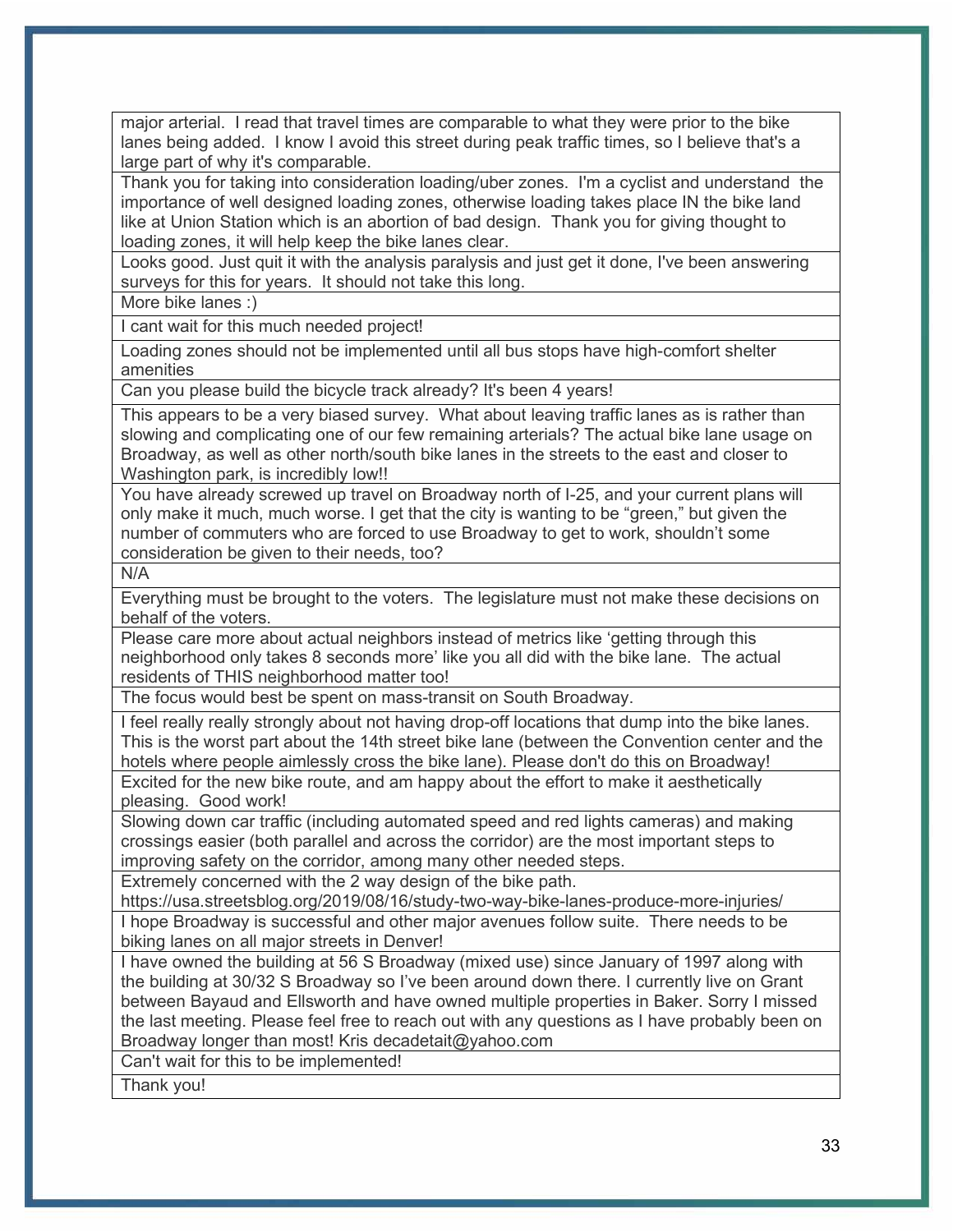I am seeing a tremendous disregard for the impact to side streets, (Grant, Sherman, Logan, S Washington) with all of the Broadway design changes. Please don't forget the residents who call these areas "home". It is more important for homeowners to have peaceful, safe enjoyment of our streets and homes than it is to address the "needs" of a just a handful of bicycle riders.

I like the loading zones, but I disagree with the dedicated left turn lanes. Install floating pedestrian islands in the buffer zone and make vehicles turn around the island from the drive lanes.

Bus lanes should also be made available to taxis, uber, etc., high occupancy vehicles, motorcycles and scooters. This is how it is done in Paris and it helps the movement of traffic and does not interfere with bus traffic. Bus lanes should also be made available to bicycles in areas there are no bike lanes.

Looking forward to seeing this project and more like it implemented quickly and extensively in Denver!

Why was the survey regarding Lincoln street taken down early? We were not able to respond. 24 hour transit lane is going to have devastating effects for Entire neighborhood

This stretch of road needs better bike lanes, fewer auto lanes, slower speeds and, in many locations, better sight lines for people coming from cross streets.

How will these loading/dropoff zones be marked so that drivers actually use them?

Broadway Moves does and has done a pretty bad job of explaining why these changes are needed, what problem these changes are supposed to solve, and what improvement we should see after changes are enacted. I know, I know: "we held a series of meetings two years ago, and if you have an opinion, you should have come". But you're asking residents to comment and get on board NOW, without the benefit of whatever was discussed two years ago. Some explanation on what, how, and WHY you're making these changes would be helpful.

Continue to improve bus transit lanes with true signal priority. Narrow ridiculously wide stroads by minimizing unrestricted sov lanes minimizing speeds, narrowing lanes, and adding neckdowns and other features to minimize pedestrian/ bike crossings

Build the damn thing already!

na

I love this project and can't wait for it to go all the way up to Colfax. We need these ALL OVER TOWN!

Thank you!

N/A

Driver education re how to use bike lanes/interact with bike lanes would be helpful.

Please please please more green and murals. Think of alameda connecting to Platte river!!

I live at Sherman and Cedar and cars running red lights, crossing the bike lane without looking, and distracted drivers are my biggest threats as a bicyclist,

Bikers are happy!

please make designated only rideshare stops

Thank you for doing this!

Wow--you are already 60% completed on plans! Please keep these in-put meetings coming into the neighborhood (via WWPNAssociation). There is so much concrete and disappearing green-space or protection for pedestrians; and, this neighborhood density is growing exponentially w/more humanity--- Help?!

I'm hoping the city is able to complete the bike lane ASAP. I think it will be a great mobility option. Please extend it all the way to Civic Center!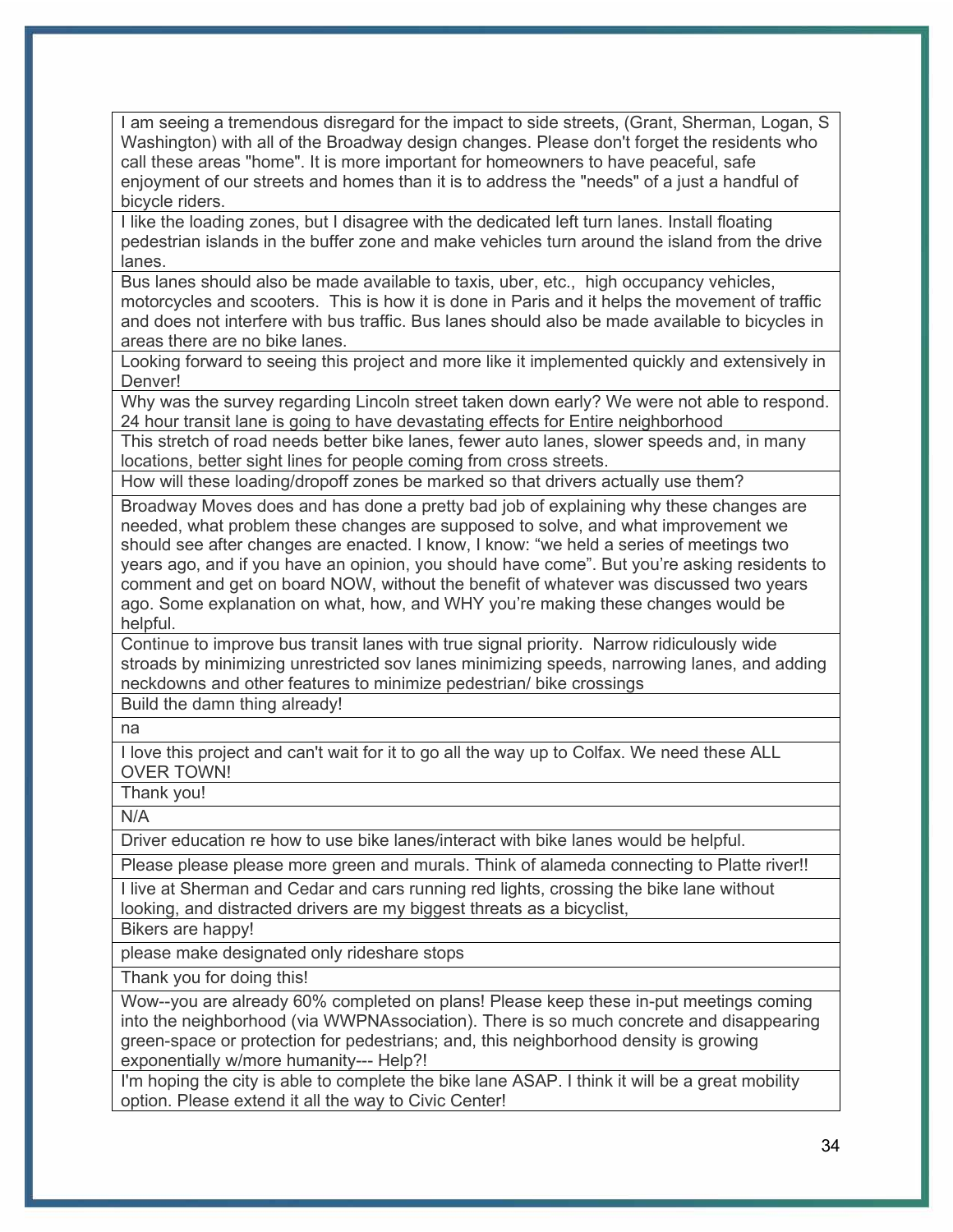I'm excited for change having just spent some time in Vancouver, BC, but for goodness sake, let's get on with it!

I'd really like to see this project move to execution and completion in 2020. The city is hurting. We. need. this.

Thanks for doing this!

Please don't block sidewalks while doing construction.

I am so happy to see this lane connected to the Cherry creek trail.

Planters are difficult with maintenance and cost, but they are a great amenity for visually breaking up the car area of the street for pedestrians and shoppers. I'm concerned about cars taking lefts on red (which I see as a cyclist) and hurting pedestrians and cyclists. Policing / educating this is important. Outside of this zone, the Lincoln and 6th/Speer intersection is potentially dangerous and difficult to navigate. Can signage be provided to direct people to Broadway?

Please terminate the e-scooter program is it is a public nuisance. Also, speeding enforcement on Grant street. People go really fast and frequently run stop signs.

Overall I'd say that this is very good work, keep it up.

Plan looks great

Place pedestrian crosswalks at proposed signals even if the existing intersection is not currently signalized.

Please build the bike lanes all the way to Brighton Blvd, I'm tired of having near death experiences with my family on our current network

As biker friendly as possible.

I'm concerned about parking and cut through traffic on south Sherman

Contact list. Concerned resident living on Lincoln that eliminating parking will crowd side streets.